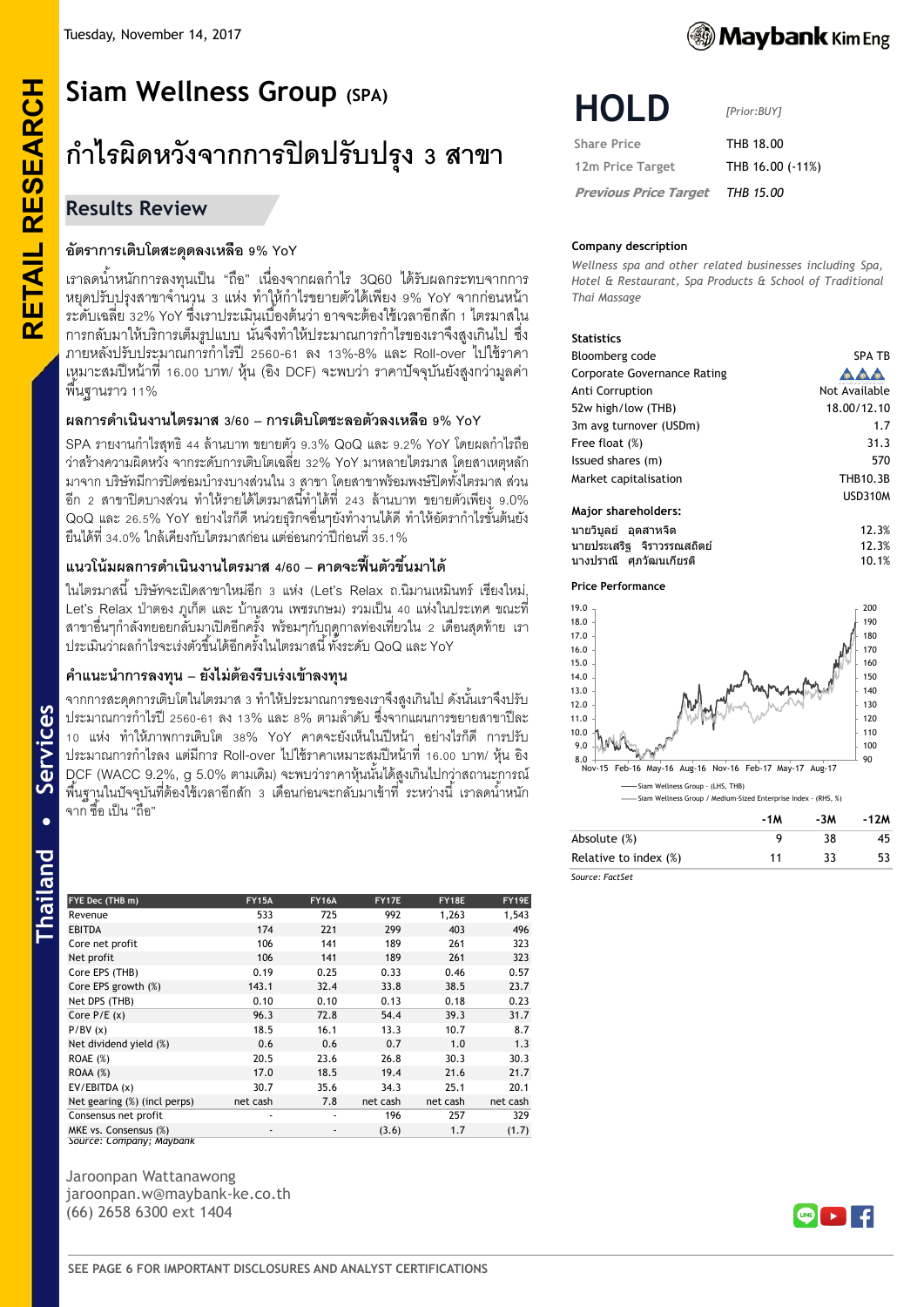| <b>Quarterly income statement</b>  |          |             |           |       |        |                              |
|------------------------------------|----------|-------------|-----------|-------|--------|------------------------------|
| (Btmn)                             | 3Q17     | <b>2Q17</b> | QoQ       | 3Q16  | YoY    | <b>Note</b>                  |
| Revenues                           | 243      | 223         | 9.0%      | 192   |        | 26.5% maintanance 3 branches |
| <b>COGs</b>                        | 161      | 148         | 8.8%      | 125   | 28.7%  |                              |
| Gross profits                      | 83       | 76          | 9.2%      | 68    | 22.4%  |                              |
| Gross margin (%)                   | 34.0%    | 33.9%       |           | 35.1% |        |                              |
| SG&A                               | 32       | 33          | $(3.0\%)$ | 21    | 54.7%  |                              |
| Operating profit                   | 51       | 43          | 18.5%     | 47    | 8.3%   |                              |
| Operating margin (%)               | 20.9%    | 19.2%       |           | 24.4% |        |                              |
| <b>EBITDA</b>                      | 71       | 62          | 15.3%     | 61    | 16.9%  |                              |
| EBITDA margin (%)                  | 29.2%    | 27.6%       |           | 31.6% |        |                              |
| Interest expense                   | 2        |             | 31.3%     |       | 240.2% |                              |
| Normalised earning                 | 44       | 40          | 9.3%      | 40    | 9.2%   |                              |
| Extra ordinary gain (loss)         |          |             |           |       |        |                              |
| - Forex gain (loss)                | $\Omega$ | 0           | n.m.      | 0     | n.m.   |                              |
| - Extra items                      | $\Omega$ | 0           | n.m.      | 0     | n.m.   |                              |
| Net profit                         | 44       | 40          | 9.3%      | 40    | 9.2%   |                              |
| EPS (Bt) before extra item         | 0.08     | 0.07        | 14.3%     | 0.07  | 12.7%  |                              |
| EPS(Bt)                            | 0.08     | 0.07        | 14.3%     | 0.07  | 12.7%  |                              |
| Source: Company reports and MBKET  |          |             |           |       |        |                              |
| <b>Key indicators</b>              |          |             |           |       |        |                              |
|                                    | 3Q17     | <b>2Q17</b> | QoQ       | 3Q16  | YoY    | <b>Note</b>                  |
| Local branches                     | 37       | 34          | 8.8%      | 26    | 42.3%  |                              |
| Chinese tourist (mn)               | 3.272    | 2.272       | 44.0%     | 2.415 | 35.5%  |                              |
| Sales portion                      | 8.4%     | 9.2%        |           | 9.4%  |        |                              |
| Source : Company reports and MRKET |          |             |           |       |        |                              |

*Source : Company reports and MBKET*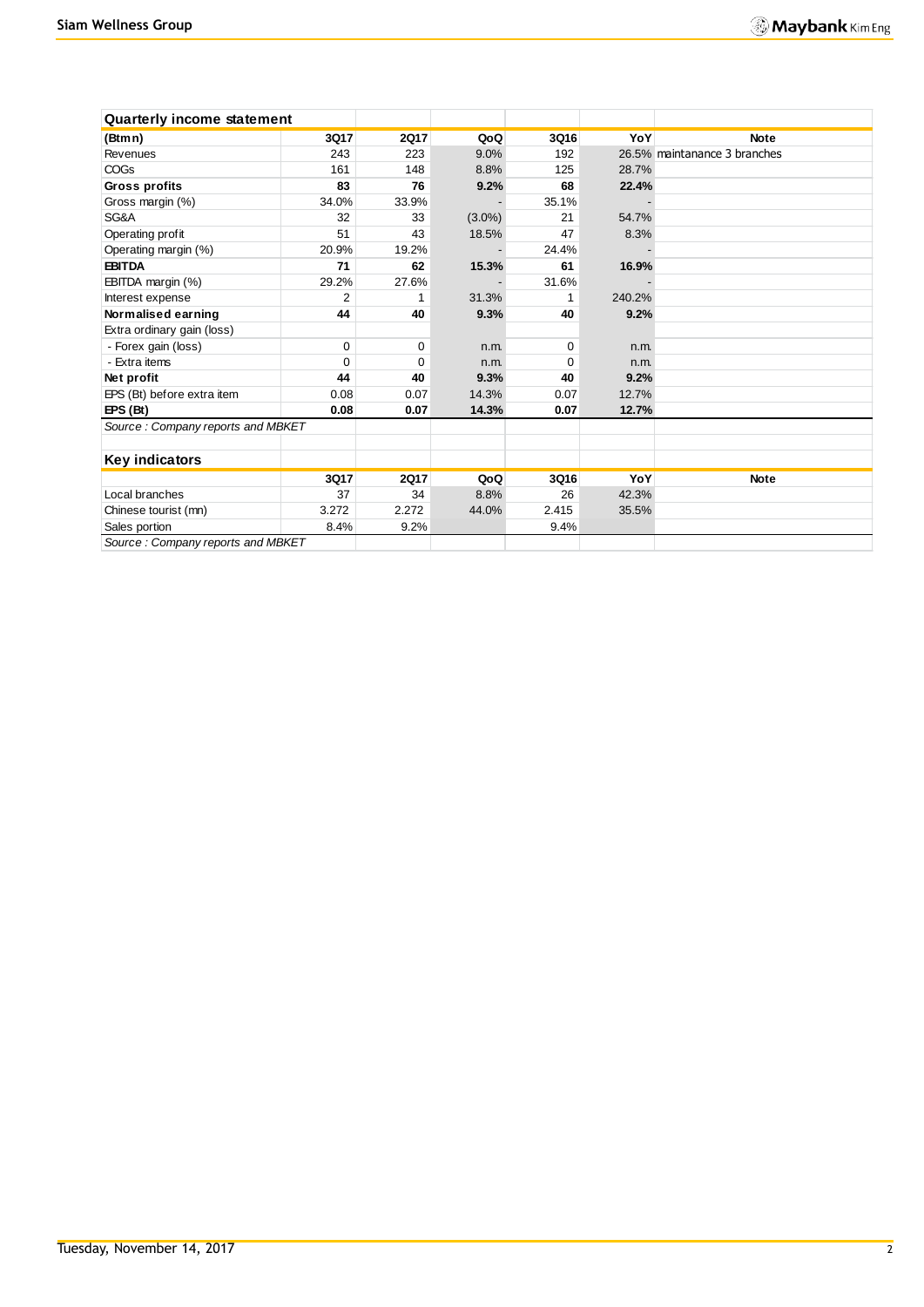| FYE 31 Dec                                           | <b>FY15A</b>      | <b>FY16A</b>  | FY17E         | FY18E         | FY19E          |
|------------------------------------------------------|-------------------|---------------|---------------|---------------|----------------|
| <b>Key Metrics</b>                                   |                   |               |               |               |                |
| $P/E$ (reported) $(x)$                               | 38.0              | 43.0          | 54.4          | 39.3          | 31.7           |
| Core $P/E(x)$                                        | 96.3              | 72.8          | 54.4          | 39.3          | 31.7           |
| P/BV(x)                                              | 18.5              | 16.1          | 13.3          | 10.7          | 8.7            |
| P/NTA(x)                                             | 18.5              | 16.1          | 13.3          | 10.7          | 8.7            |
| Net dividend yield (%)                               | 0.6               | 0.6           | 0.7           | 1.0           | 1.3            |
| FCF yield (%)                                        | 1.0               | nm            | 1.0           | 1.9           | 2.5            |
| EV/EBITDA (x)                                        | 30.7              | 35.6          | 34.3          | 25.1          | 20.1           |
| EV/EBIT(x)                                           | 39.5              | 47.5          | 45.2          | 32.2          | 25.6           |
| <b>INCOME STATEMENT (THB m)</b>                      |                   |               |               |               |                |
| Revenue                                              | 533.2             | 725.2         | 992.0         | 1,263.2       | 1,542.9        |
| Gross profit                                         | 198.3             | 240.5         | 344.9         | 449.7         | 542.6          |
| <b>EBITDA</b>                                        | 173.8             | 220.7         | 299.0         | 403.1         | 496.2          |
| <b>EBIT</b>                                          | 134.8             | 165.4         | 227.2         | 314.8         | 389.4          |
| Net interest income /(exp)                           | (1.2)             | (1.6)         | (2.6)         | (3.7)         | (4.6)          |
| Associates & JV                                      | 0.0               | 0.0           | 0.0           | 0.0           | 0.0            |
| Exceptionals                                         | 0.0               | 0.0           | 0.0           | 0.0           | 0.0            |
| Other pretax income                                  | 0.0<br>133.6      | 0.0<br>163.8  | 0.0<br>224.6  | 0.0<br>311.1  | 0.0<br>384.7   |
| Pretax profit<br>Income tax                          | (27.1)            | (22.9)        | (35.9)        | (49.8)        | (61.6)         |
| Minorities                                           | 0.0               | (0.0)         | (0.0)         | (0.0)         | (0.0)          |
| Discontinued operations                              | 0.0               | 0.0           | 0.0           | 0.0           | 0.0            |
| Reported net profit                                  | 106.5             | 141.0         | 188.7         | 261.3         | 323.2          |
| Core net profit                                      | 106.5             | 141.0         | 188.7         | 261.3         | 323.2          |
| <b>Preferred Dividends</b>                           | 0.0               | 0.0           | 0.0           | 0.0           | 0.0            |
|                                                      |                   |               |               |               |                |
| <b>BALANCE SHEET (THB m)</b>                         |                   |               |               |               |                |
| Cash & Short Term Investments<br>Accounts receivable | 86.5<br>4.1       | 50.9<br>8.6   | 160.9<br>11.7 | 331.0<br>14.9 | 532.3<br>18.2  |
| Inventory                                            | 13.8              | 20.2          | 27.0          | 33.9          | 41.7           |
| Reinsurance assets                                   | 0.0               | 0.0           | 0.0           | 0.0           | 0.0            |
| Property, Plant & Equip (net)                        | 480.0             | 712.0         | 812.9         | 889.6         | 967.8          |
| Intangible assets                                    | 25.4              | 28.1          | 20.3          | 20.3          | 20.3           |
| Investment in Associates & JVs                       | 0.0               | 0.0           | 0.0           | 0.0           | 0.0            |
| Other assets                                         | 45.2              | 45.2          | 47.5          | 49.9          | 52.4           |
| <b>Total assets</b>                                  | 655.0             | 865.0         | 1,080.3       | 1,339.6       | 1,632.6        |
| ST interest bearing debt                             | 0.5               | 20.5          | 12.0          | 24.0          | 38.0           |
| Accounts payable                                     | 43.3              | 70.4          | 92.4          | 116.2         | 142.9          |
| Insurance contract liabilities                       | 0.0               | 0.0           | 0.0           | 0.0           | 0.0            |
| LT interest bearing debt                             | 0.7               | 80.2          | 148.7         | 184.7         | 216.7          |
| Other liabilities                                    | 56.0              | 55.0          | 57.0          | 58.0          | 60.0           |
| <b>Total Liabilities</b>                             | 100.1             | 226.2         | 309.8         | 383.2         | 457.6          |
| <b>Shareholders Equity</b><br>Minority Interest      | 554.9<br>$0.0\,$  | 638.9<br>0.0  | 770.5<br>0.0  | 956.4<br>0.0  | 1,175.0        |
| Total shareholder equity                             | 554.9             | 638.9         | 770.6         | 956.4         | 0.0<br>1,175.0 |
| Perpetual securities                                 | (0.0)             | (0.0)         | (0.0)         | (0.0)         | (0.0)          |
| Total liabilities and equity                         | 655.0             | 865.0         | 1,080.3       | 1,339.6       | 1,632.6        |
|                                                      |                   |               |               |               |                |
| CASH FLOW (THB m)                                    |                   |               |               |               |                |
| Pretax profit                                        | 133.6             | 163.8         | 224.6         | 311.1         | 384.7          |
| Depreciation & amortisation                          | 39.0              | 55.3          | 71.8          | 88.3          | 106.8          |
| Adj net interest (income)/exp                        | 1.2               | 1.6           | 2.6           | 3.7           | 4.6            |
| Change in working capital                            | 1.9               | 16.2          | 12.2          | 13.7          | 15.6           |
| Cash taxes paid<br>Other operating cash flow         | (27.1)<br>$0.0\,$ | (22.9)<br>0.0 | (35.9)<br>0.0 | (49.8)<br>0.0 | (61.6)<br>0.0  |
| Cash flow from operations                            | 240.5             | 205.9         | 271.7         | 362.2         | 444.4          |
| Capex                                                | (133.8)           | (276.9)       | (165.0)       | (165.0)       | (185.0)        |
| Free cash flow                                       | 106.7             | (70.9)        | 106.7         | 197.2         | 259.4          |
| Dividends paid                                       | (42.8)            | (57.0)        | (57.0)        | (75.5)        | (104.5)        |
| Equity raised / (purchased)                          | $0.0\,$           | 0.0           | 0.0           | 0.0           | 0.0            |
| Perpetual securities                                 | 0.0               | 0.0           | 0.0           | $0.0\,$       | 0.0            |
| Change in Debt                                       | (57.5)            | 99.5          | 60.0          | 48.0          | 46.0           |
| Other invest/financing cash flow                     | (50.2)            | 1.0           | (0.6)         | (0.6)         | (0.6)          |
| Effect of exch rate changes                          | 0.0               | 0.0           | 0.0           | 0.0           | $0.0\,$        |
| Net cash flow                                        | (43.8)            | (27.4)        | 109.1         | 169.1         | 200.3          |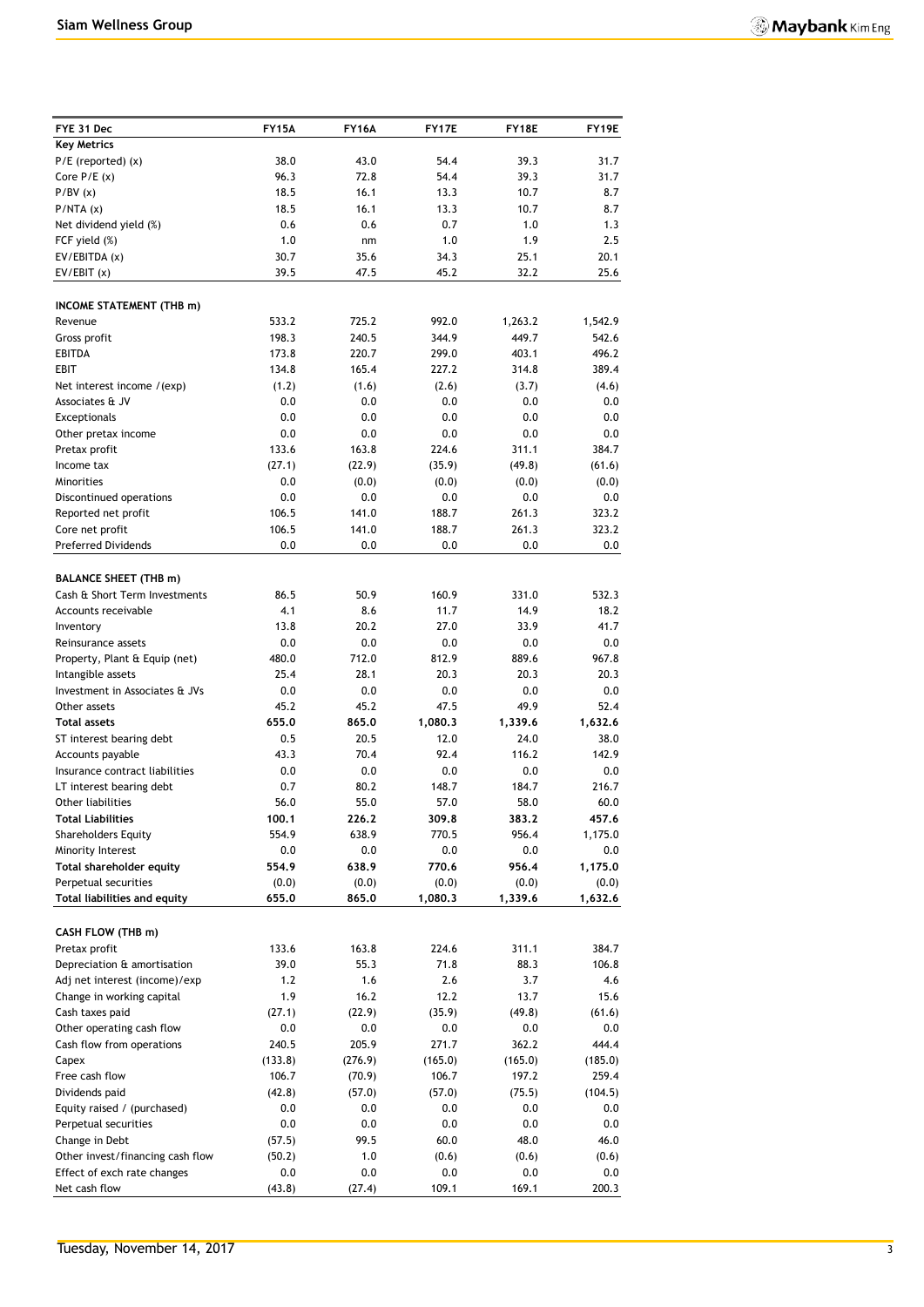| FYE 31 Dec                    | <b>FY15A</b> | <b>FY16A</b> | FY17E            | FY18E                | FY19E    |
|-------------------------------|--------------|--------------|------------------|----------------------|----------|
| <b>Key Ratios</b>             |              |              |                  |                      |          |
| Growth ratios (%)             |              |              |                  |                      |          |
| Revenue growth                | 57.6         | 36.0         | 36.8             | 27.3                 | 22.1     |
| <b>EBITDA</b> growth          | 137.1        | 27.0         | 35.5             | 34.8                 | 23.1     |
| EBIT growth                   | 196.4        | 22.7         | 37.4             | 38.5                 | 23.7     |
| Pretax growth                 | 234.6        | 22.6         | 37.1             | 38.5                 | 23.7     |
| Reported net profit growth    | 220.3        | 32.4         | 33.8             | 38.5                 | 23.7     |
| Core net profit growth        | 220.3        | 32.4         | 33.8             | 38.5                 | 23.7     |
|                               |              |              |                  |                      |          |
| Profitability ratios (%)      |              |              |                  |                      |          |
| <b>EBITDA</b> margin          | 32.6         | 30.4         | 30.1             | 31.9                 | 32.2     |
| <b>EBIT</b> margin            | 25.3         | 22.8         | 22.9             | 24.9                 | 25.2     |
| Pretax profit margin          | 25.1         | 22.6         | 22.6             | 24.6                 | 24.9     |
| Payout ratio                  | 53.5         | 40.4         | 40.0             | 40.0                 | 40.0     |
| <b>DuPont analysis</b>        |              |              |                  |                      |          |
| Net profit margin (%)         | 20.0         | 19.4         | 19.0             | 20.7                 | 20.9     |
| Revenue/Assets (x)            | 0.8          | 0.8          | 0.9              | 0.9                  | 0.9      |
| Assets/Equity (x)             | 1.2          | 1.4          | 1.4              | 1.4                  | 1.4      |
| ROAE (%)                      | 20.5         | 23.6         | 26.8             | 30.3                 | 30.3     |
| ROAA (%)                      | 17.0         | 18.5         | 19.4             | 21.6                 | 21.7     |
|                               |              |              |                  |                      |          |
| Liquidity & Efficiency        |              |              |                  |                      |          |
| Cash conversion cycle         | (28.8)       | (26.4)       | (28.5)           | (28.9)               | (29.2)   |
| Days receivable outstanding   | 4.2          | 3.2          | 3.7              | 3.8                  | 3.9      |
| Days inventory outstanding    | 11.5         | 12.6         | 13.1             | 13.5                 | 13.6     |
| Days payables outstanding     | 44.5         | 42.2         | 45.3             | 46.2                 | 46.6     |
| Dividend cover (x)            | 1.9          | 2.5          | 2.5              | 2.5                  | 2.5      |
| Current ratio (x)             | 1.5          | 0.7          | 1.6              | 2.3                  | 2.8      |
| Leverage & Expense Analysis   |              |              |                  |                      |          |
| Asset/Liability (x)           | 6.5          | 3.8          | 3.5              | 3.5                  | 3.6      |
|                               |              |              |                  |                      |          |
| Net gearing (%) (incl perps)  | net cash     | 7.8          | net cash         | net cash<br>net cash | net cash |
| Net gearing (%) (excl. perps) | net cash     | 7.8<br>105.6 | net cash<br>86.9 | 85.2                 | net cash |
| Net interest cover (x)        | 115.0        |              |                  |                      | 84.0     |
| Debt/EBITDA (x)               | 0.0          | 0.5          | 0.5              | 0.5                  | 0.5      |
| Capex/revenue (%)             | 25.1         | 38.2         | 16.6             | 13.1                 | 12.0     |
| Net debt/ (net cash)          | (85.3)       | 49.8         | (0.2)            | (122.3)              | (277.5)  |

*Source: Company; Maybank*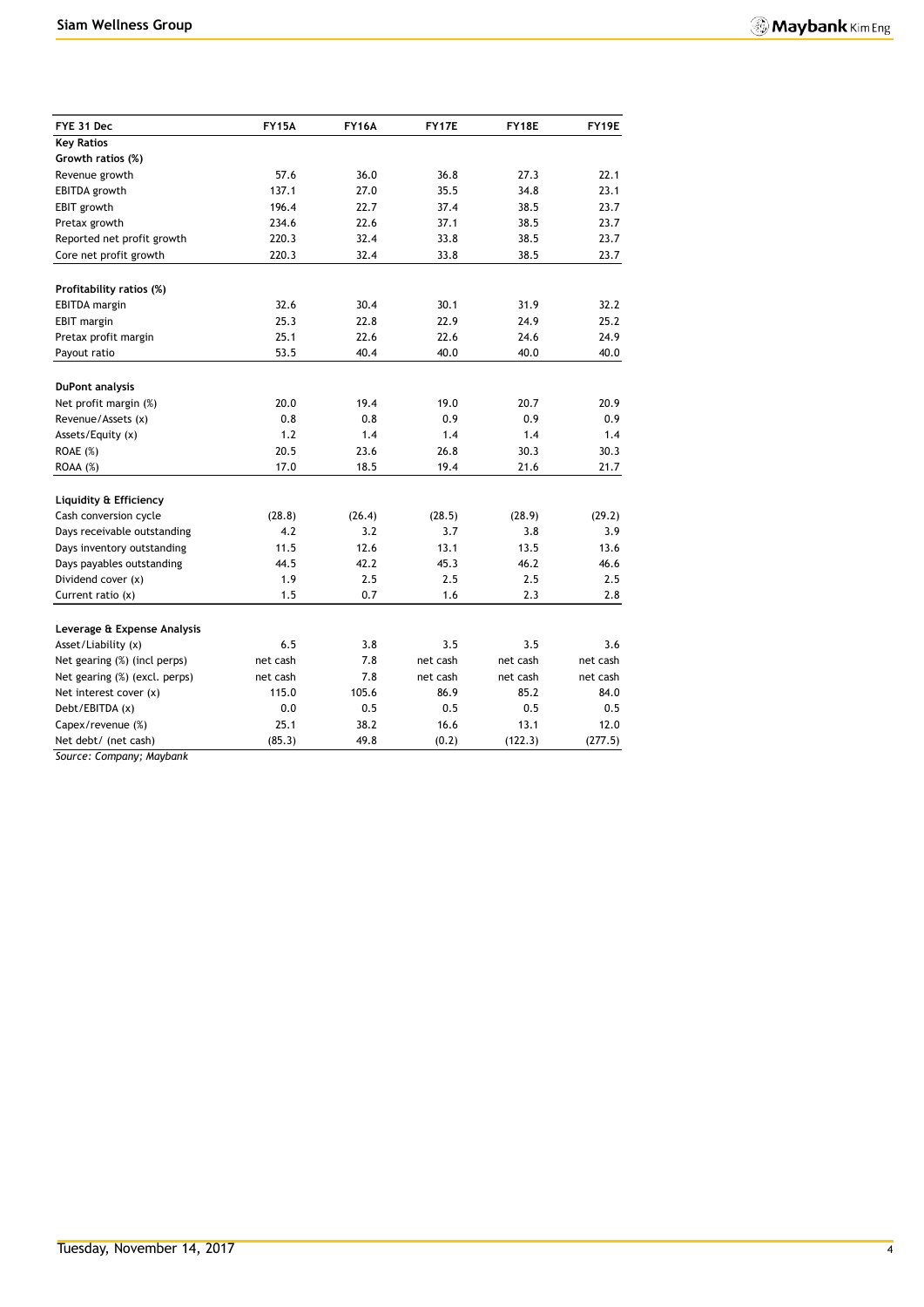#### **Historical recommendations and target price: Siam Wellness Group (SPA)**



#### **Definition of Ratings (For MayBank Kim Eng Thailand)**

Maybank Kim Eng Research uses the following rating system:

**BUY Return is expected to be above 10% in the next 12 months (excluding dividends) TRADING BUY**/**TAKE PROFIT** Return is expected to be between - 10% to +10% in the next 12 months (excluding dividends). **SELL Return is expected to be below -10% in the next 12 months (excluding dividends)** 

#### **Applicability of Ratings**

The respective analyst maintains a coverage universe of stocks, the list of which may be adjusted according to needs. Investment ratings are only applicable to the stocks which form part of the coverage universe. Reports on companies which are not part of the coverage do not carry investment ratings as we do not actively follow developments in these companies.

#### **Some common terms abbreviated in this report (where they appear):**

|                                                     | $FCF = Free Cashflow$           |                                         |
|-----------------------------------------------------|---------------------------------|-----------------------------------------|
| <b>Adex = Advertising Expenditure</b>               |                                 | $PE = Price Eamings$                    |
| <b>BV = Book Value</b>                              | $FV = Fair Value$               | PEG = PE Ratio To Growth                |
| <b>CAGR = Compounded Annual Growth Rate</b>         | $FY = Financial Year$           | $PER = PE Ratio$                        |
| Capex = Capital Expenditure                         | $FYE = Financial Year$ End      | $QoQ =$ Quarter-On-Quarter              |
| $CY =$ Calendar Year                                | $M \circ M = M \circ h$ -Month  | ROA = Return On Asset                   |
| DCF = Discounted Cashflow                           | NAV = Net Asset Value           | $ROE = Return On Equity$                |
| <b>DPS = Dividend Per Share</b>                     | NTA = Net Tangible Asset        | ROSF = Return On Shareholders' Funds    |
| <b>EBIT = Earnings Before Interest And Tax</b>      | $P = Price$                     | WACC = Weighted Average Cost Of Capital |
| <b>EBITDA = EBIT, Depreciation And Amortisation</b> | $PA. = Per Annum$               | $YoY = Year-On-Year$                    |
| <b>EPS = Earnings Per Share</b>                     | $PAT = Profit After Tax$        | $YTD = Year-To-Date$                    |
| <b>EV = Enterprise Value</b>                        | <b>PTHB = Profit Before Tax</b> |                                         |
|                                                     |                                 |                                         |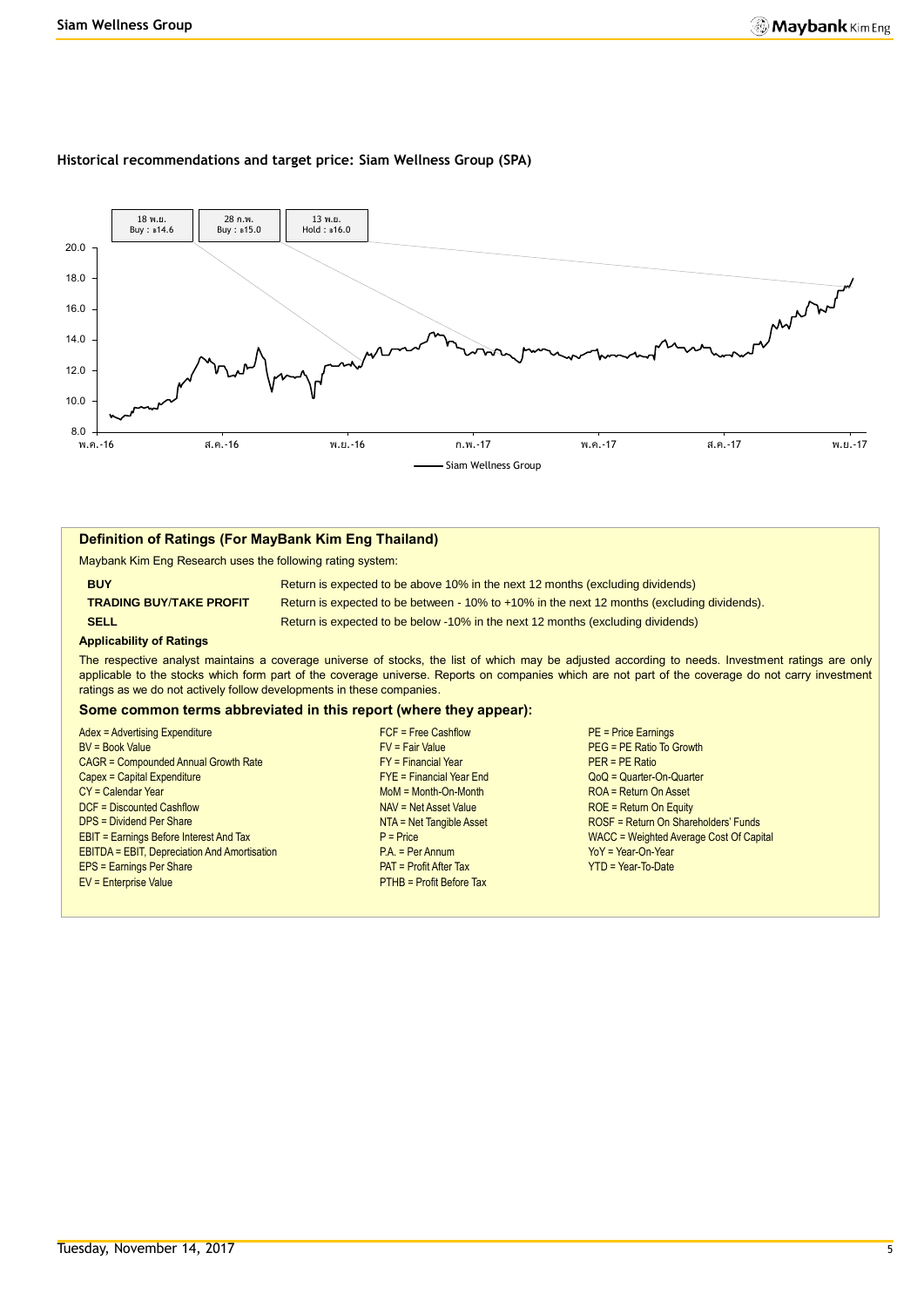# **APPENDIX I:TERMS FOR PROVISION OF REPORT, DISCLOSURES AND DISCLAIMERS**

้ รายงานนี้ ถูกจัดทำขึ้นเพื่อเผยแพร่ และเพื่อเป็นการให้ข้อมูลเท่านั้น มิใช่การชักจูงให้ซื้อหรือขายหุ้นที่กล่าวถึงในรายงานนี้ นักลงทุนควรพึงตระหนักไว้เสมอว่า มูลค่า ี ของหุ้นอาจมีความผันผวน มีการเพิ่มขึ้นและลดลงได้ตลอดเวลา ความเห็น หรือคำแนะนำต่างๆ จัดทำขึ้นบนพื้นฐานของเทคนิค และปัจจัยพื้นฐาน ซึ่งอาจมีความ ้ แตกต่างกัน การประเมินมูลค่าที่เหมาะสมทางเทคนิค อาจใช้วิธีการที่แตกต่างจากการวิเคราะห์เชิงปัจจัยพื้นฐาน โดยขึ้นอยู่กับปัจจัยทางด้านราคา และมูลค่าการซื้อ ่ ขาย ซึ่งแตกต่างไปจากการวิเคราะห์เชิงปัจจัยพื้นฐาน ดังนั้นผลตอบแทนของนักลงทุนจึงอาจต่ำกว่าต้นทุนได้ และผลตอบแทนจากการลงทุนในอดีตไม่สามารถสะท้อน ถึงผลตอบแทนในอนาคตได้ บทวิเคราะห์นี้ไม่ได้มีจุดประสงค์เพื่อแนะนำการลงทุนเพื่อบุคคลใดเป็นการเฉพาะ และเพื่อวัตถุประสงค์เฉพาะเจาะจงต่อการลงทุน ฐานะ ้ทางการเงิน และความต้องการส่วนบุคคลของนักลงทุนที่ได้รับหรืออ่านบทวิเคราะห์ฉบับนี้ เพราะฉะนั้น นักลงทุนจึงควรใช้วิจารณญาณ ในการอ่านบทวิเคราะห์ฉบับนี้

การจัดทำรายงานฉบับนี้ ได้อ้างอิงมาจากแหล่งข้อมูลที่ได้รับการยอมรับว่ามีความน่าเชื่อถือ แต่ไมได้เป็นการรับรองจาก Maybank Investment Bank Berhad และ บริษัทย่อยและในเครือ (รวมเรียก "Maybank Kim Eng") ผลที่ตามมาทั้งในส่วนของความแม่นยำ หรือเรียบร้อยสมบูรณ์จึงไม่ได้เป็นความรับผิดชอบจากทางMaybank Kim Eng ดังนั้น Maybank Kim Eng และ เจ้าหน้าที่ ,กรรมการ ,บริษัทร่วม และหน่วยงานที่เกี่ยวข้อง และ/หรือพนักงาน (รวมเรียกว่า "Representatives") จะไม่มีส่วน ้ รับผิดชอบต่อการสูญเสียต่างๆ ที่เกิดขึ้นทั้งทางตรงหรือทางอ้อมจากการใช้รายงานฉบับนี้ ข้อมูล ,ความเห็น และคำแนะนำที่ปรากฦอยู่ในบทวิเคราะห์ฉบับนี้อาจมีการ เปลี่ยนแปลงได้ตลอดเวลา โดยไม่ต้องแจ้งให้ทราบล่วงหน้า

้บทวิเคราะห์นี้อาจมีการคาดการณ์ผลการดำเนินงานล่วงหน้า ซึ่งส่วนใหญ่จะเห็นได้จากการใช้คำต่างๆ เหล่านี้ เช่น"คาดว่า" "เชื่อว่า" "คาดการณ์ว่า" "มีแนวโน้มว่า" "มีแผนว่า" "ประมาณการ" หรือ การอธิบายว่า เหตุการณ์นี้ "อาจ" เกิดขึ้น หรือ เหตุการณ์นี้ "เป็นไปได้" ที่จะเกิดขึ้น เป็นต้น การคาดการณ์ล่วงหน้า จะอยู่บนพื้นฐาน ของสมมติฐานที่ตั้งขึ้นและอ้างอิงบนข้อมูลในปัจจุบัน และยังขึ้นอยู่กับความเสี่ยงและความไม่แน่นอนที่จะทำให้ผลการดำเนินงานที่แท้จริงแตกต่างไปจากที่คาดการณ์ ี ได้อย่างมีนัยยะสำคัญ นักลงทุนจึงไม่ควรใช้การคาดการณ์ล่วงหน้านี้เป็นหลักในการตัดสินใจลงทุนหลังจากวันที่บทวิเคราะห์ถูกเผยแพร่ออกไป Maybank Kim Eng ไม่ถือเป็นภาระผูกพันในการปรับประมาณการ หากมีข้อมูลใหม่หรือเหตุการณ์ที่ไม่คาดคิดขึ้น

Maybank Kim Eng รวมถึงเจ้าหน้าที่ ,กรรมการ และพนักงาน ซึ่งรวมถึงหน่วยงานที่เกี่ยวข้องกับการจัดทำ หรือการเผยแพร่บทวิเคราะห์นี้ อาจมีส่วนร่วม หรือมีสิทธิ ิ ลงทุนในหุ้นตัวนี้ หรือ มีส่วนได้เสียต่างๆ กับผู้ที่ออกหลักทรัพย์นี้ นอกจากนี้ราคาหุ้นอาจเคลื่อนไหวไปตามสิ่งที่เสนอในบทวิเคราะห์นี้Maybank Kim Eng มีสิทธิใช้ -ข้อมูลในรายงานนี้ ก่อนที่รายงานนี้จะถูกเผยแพร่ออกไปภายใต้ขอบเขตที่กฎหมายรับรองเท่านั้น กรรมการ ,เจ้าหน้า และ/หรือพนักงานของ Maybank Kim Eng ท่าน หนึ่งท่านใด หรือมากกว่าหนึ่งท่าน สามารถเป็นกรรมการในบริษัทจดทะเบียนนี้ได้

ี บทวิเคราะห์นี้ถูกทำขึ้นมาเพื่อลูกค้าของ Maybank Kim Eng และห้ามนำไปแก้ไข ดัดแปลง แจกจ่าย และนำไปจัดทำใหม่ ไม่ว่าจะเป็นบางส่วน หรือเต็มฉบับ หากไม่ได้ รับอนุญาตจาก Maybank Kim Eng เป็นการล่วงหน้า ทั้งนี้ Maybank Kim Eng และตัวแทนที่เกี่ยวข้อง จะไม่รับผิดชอบต่อผลที่ตามมาจากการกระทำของบุคคลที่ 3 ที่ กระท าสิ่งที่ถูกห้ามดังกล่าว

บทวิเคราะห์นี้ไม่ได้ทำขึ้นมาโดยตรง หรือมีจุดประสงค์เพื่อการแจกจ่าย หรือถูกใช้โดยสาธารณะชนทั่วไป หรือประชาชนทั้งหมดที่อาศัยในประเทศท้องถิ่นที่ออก ่ หลักทรัพย์นี้ หรือในท้องถิ่น เมือง หรือ ประเทศอื่นๆ ที่กฎหมายในประเทศนั้นไม่อนุญาต บทวิเคราะห์นี้ทำขึ้นมาเพื่อการใช้ในประเทศที่กฎหมายอนุญาตเท่านั้น หลักทรัพย์นี้อาจจะไม่ได้ถูกรับรองการซื้อขายโดยกฎหมายทุกกฎหมาย หรือทำการซื้อขายได้สำหรับนักลงทุนทุกประเภท นักลงทุนควรใช้วิจารณญาณอย่างยิ่งในการ นำคำแนะนำ หรือคำเตือนต่างๆ ที่ได้กล่าวไว้ข้างต้นมาใช้ เนื่องจากความแตกต่างทางด้านภูมิศาสตร์ของแต่ละบุคคล และระยะเวลาในการได้รับบทวิเคราะห์นี้

#### **มาเลเซีย**

้ ความเห็นหรือคำแนะนำที่ปรากฏในบทวิเคราะห์ฉบับนี้เป็นการประเมินจากด้านเทคนิก และปัจจัยพื้นฐาน โดยความเห็นทางด้านเทคนิกอาจมีความ แตกต่างจาก -ปัจจัยพื้นฐาน เนื่องจากการประเมินด้านเทคนิกได้ใช้วิธีที่แตกต่างกัน โดยมุ่งเน้นข้อมูลด้านราคา และปริมาณการซื้อขายของหลักทรัพย์ที่ Bursa Malaysia Securities Berhad วิเคราะห์หลักทรัพย์

# **สิงคโปร์**

ิ รายงานฉบับนี้จะทำขึ้นบนวันและข้อมูลที่เกิดขึ้น ซึ่งอาจมีการเปลี่ยนแปลงได้ บริษัท Maybank Kim Eng Research จำกัด ("Maybank KERPL") ในสิงคโปร์ไม่มี เงื่อนไขที่จะต้องปรับปรุงข้อมูลต่างๆ ให้แก่ผู้รับข้อมูลนี้ การเผยแพร่ในสิงคโปร์ ผู้รับรายงานฉบับนี้จะติดต่อกับ Maybank KERPL ในสิงคโปร์ ทั้งในแง่ของการแนะนำ หรือเกี่ยวข้องกับรายงานฉบับนี้ หากผู้รับรายงานฉบับนี้ไม่ได้เป็นนักลงทุน, ผู้เชี่ยวชาญทางการลงทุน หรือนักลงทุนประเภทสถาบัน (จำกัดความใน Section 4A ตาม ึ กฎหมาย Singapore Securities and Futures) ทั้งนี้ Maybank KERPL จะรับผิดชอบบนเนื้อหาที่ปรากฏในรายงานฉบับนี้ แต่เป็นการรับผิดชอบที่จำกัดความเขตตาม ึกภหมายที่กำหน*ด* 

# **ไทย**

การเปิดเผยผลการสำรวจของสมาคมส่งเสริมสถาบันกรรมการบริษัทไทย (IOD) ในเรื่องการกำกับดูแลกิจการ (Corporate Governance) นี้ เป็นการดำเนินการตาม นโยบายของสำนักงานคณะกรรมการกำกับหลักทรัพย์และตลาดหลักทรัพย์ โดยการสำรวจของ IOD เป็นการสำรวจและประเมินจากข้อมูล ของบริษัทจดทะเบียนใน ้ตลาดหลักทรัพย์แห่งประเทศไทย และตลาดหลักทรัพย์ เอ็มเอไอ ที่มีการเปิดเผยต่อสาธารณะ และเป็นข้อมูลที่ผู้ลงทุนทั่วไปสามารถเข้าถึงได้ ดังนั้น ผลสำรวจ ดังกล่าวจึงเป็นการนำเสนอในมุมมองของบุคคลภายนอก โดยไม่ได้เป็นการประเมินการปฏิบัติ และมิได้มีการใช้ข้อมูลภายใน ในการประเมิน

่ อนึ่ง ผลการสำรวจดังกล่าว เป็นผลการสำรวจ ณ วันที่ปรากกฎในรายงานการกำกับดูแลกิจการ บริษัทจดทะเบียนไทยเท่านั้น ดังนั้น ผลการสำรวจ จึงอาจเปลี่ยนแปลง ได้ภายหลังวันดังกล่าว ทั้งนี้ บริษัทหลักทรัพย์ เมย์แบงก์ กิมเอ็ง (ประเทศไทย) จำกัด (มหาชน) มิได้ยืนยันหรือรับรองถึงความถูกต้องของ ผลการสำรวจดังกล่าวแต่ อย่างใด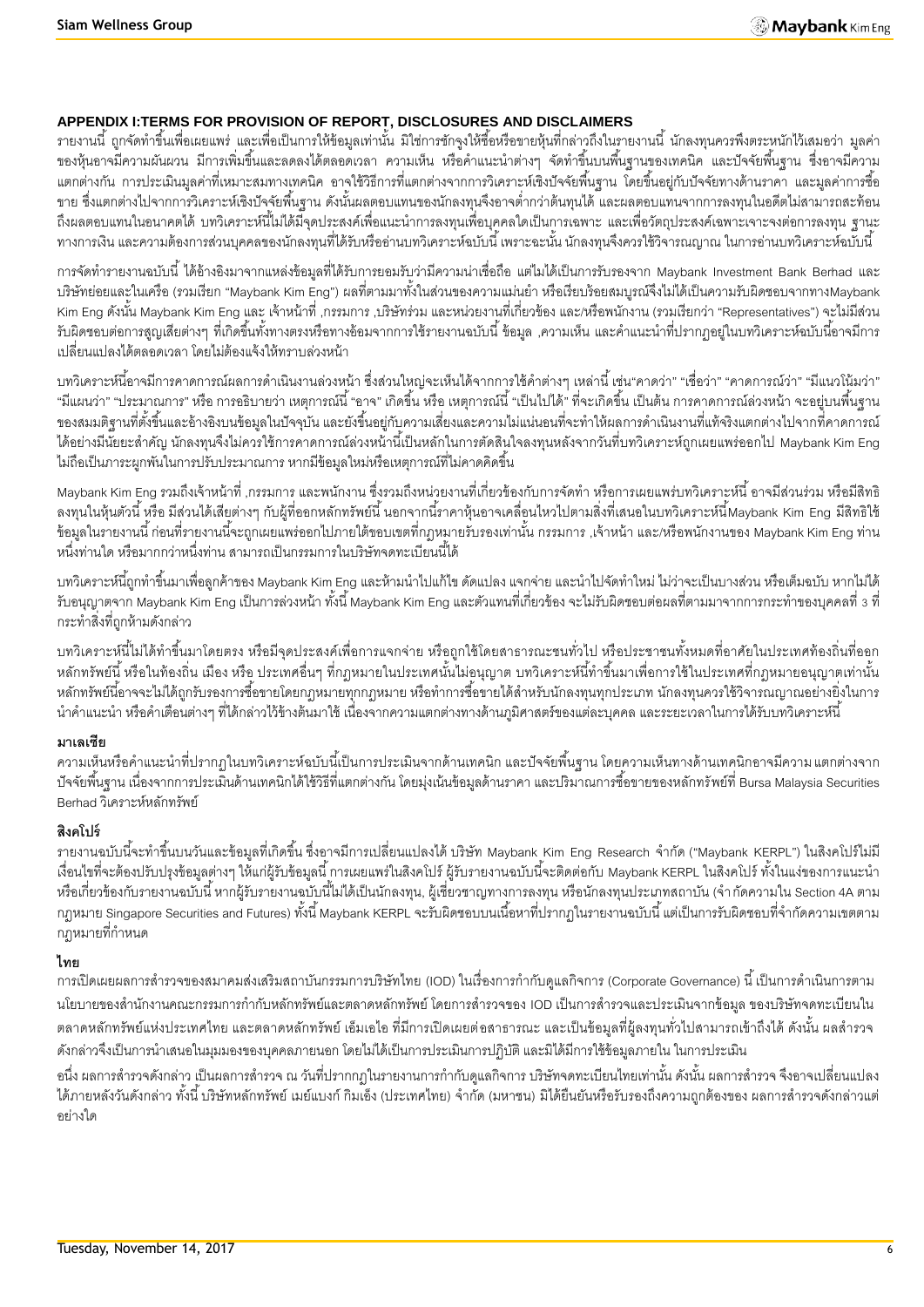#### **สหรัฐอเมริกา**

ี บทวิเคราะห์ฉบับนี้จัดทำขึ้นโดย MKE เพื่อเผยแพร่ในสหรัฐฯ ("US") สำหรับลูกค้าสถาบันในสหรัฐฯ เป็นสำคัญ (ตามคำนิยามใน Rule 15a-6 ภายใต้กฎหมาย Securities Exchange Act of 1934) โดย Maybank Kim Eng Securities USA Inc ("Maybank KESUSA") เท่านั้น ซึ่งถือเป็น Broker-Dealer ที่ได้จดทะเบียนใน สหรัฐฯ (ตามกฎหมาย Section 15 ของ Securities Exchange Act of 1934) ทั้งนี้ความรับผิดชอบในการเผยแพร่รายงานฉบับนี้ อยู่ภายใต้ Maybank KESUSA ใน ี สหรัฐฯ เท่านั้น รายงานฉบับนี้ไม่สามารถจัดส่งถึงท่านได้ หาก MKE ไม่อนุญาต หรือภายใต้ข้อจำกัดของกฎหมายหรือหลักเกณฑ์ที่ไม่สามารถจัดส่งถึงท่านได้ ทั้งนี้ผู้ ได้รับรายงานฉบับนี้จะต้องทำความเข้าใจด้วยว่า Maybank KESUSA ได้นำเสนอบทวิเคราะห์นี้ภายใต้หลักเกณฑ์ของการลงทุนที่เกี่ยวเนื่องกับกฎหมาย และ หลักเกณฑ์การกำกับ

#### **อังกฤษ**

ี เอกสารฉบับนี้ได้ถูกเผยแพร่โดย บริษัท Maybank Kim Eng Securities (London) จำกัด ("Maybank KESL") ซึ่งได้รับอนุญาตและอย่ภายใต้การกำกับดูแลของ The -Financial Services Authority และ Informational Purposes เท่านั้น เอกสารฉบับนี้ไม่ได้มีเจตนาที่จะเผยแพร่แก่บุคคลที่ถูกจำกัดความเป็นนักลงทุนรายย่อย (Retail Client) ตามความหมายของ The Financial Services and Markets Act 2000 ภายในประเทศอังกฤษ ข้อสรุปใดๆ ที่เกิดจากบุคคลที่ 3 เพื่อเป็นความสะดวกแก่ผู้ได้รับ ้เอกสารฉบับนี้เท่านั้น ทั้งนี้บริษัทฯ ไม่มีส่วนรับผิดชอบต่อความเห็น หรือความถูกต้องดังกล่าว และการเข้าถึงข้อมูลดังกล่าวเป็นความเสี่ยงของผู้รับเอกสารเท่านั้น ้นอกจากนี้ผ้รับเอกสารฉบับนี้ควรปรึกษาที่ปรึกษาทางภาษีของตนเองเพื่อให้เกิดความถูกต้องในการแนวทางดังกล่าว เพราะเอกสารฉบับนี้ไม่ได้ประเมินถึงกฎหมาย เฉพาะทาง, บัญชี หรือที่ปรึกษาทางด้านภาษี

#### **DISCLOSURES**

#### **Legal Entities Disclosures**

**ิมาเลเซีย**: เอกสารฉบับนี้ได้จัดทำและเผยแพร่ในประเทศมาเลเซีย โดย Maybank Investment Bank Berhad (15938-H) ซึ่งเป็นในกลุ่มเดียวกับ Bursa Malaysia Berhad และเป็ นผู้ถือใบอนุญาต Capital Market and Services ที่ออกโดย The Securities Commission ในประเทศมาเลเซีย

**ี <b>สิงคโปร์**: เอกสารฉบับนี้จัดทำขึ้นและเผยแพร่ในประเทศสิงคโปร์ โดย Maybank KERPL (จดทะเบียนเลขที่ 197201256N) ภายใต้การกำกับดูแล Monetary Authority of Singapore

**้อินโดนีเซีย**: PT Kim Eng Securities ("PTKES") (จดทะเบียนเลขที่ KEP-251/PM/1992) เป็นสมาชิกของ Indonesia Stock Exchange และอย่ภายใต้การกำกับของ BAPEPAM LK

**ไทย**: MBKET (จดทะเบียนเลขที่ 0107545000314) เป็นสมาชิกของ The Stock Exchange of Thailand และอยู่ภายใต้การกำกับของกระทรวงการคลัง และกลต.

**ฟิลิปปินส์**: MATRKES (จดทะเบียนเลขที่ 01-2004-00019) เป็นสมาชิกของ The Philippines Stock Exchange และอยู่ภายใต้การกำกับดูแลของ The Securities and Exchange Commission

**เวียดนาม**: บริษัท Kim Eng Vietnam Securities จำกัด ("KEVS") (ใบอนุญาตเลขที่ 71/UBCK-GP) ซึ่งใบอนุญาตอยู่ภายใต้ The State Securities Commission of Vietnam

ี**ฮ่องกง**: KESHK (Central Entity No: AAD284) ภายใต้กำกับโดย The Securities and Futures Commission

**้อินเดีย**: บริษัท Kim Eng Securities India Private จำกัด ("KESI") เป็นส่วนหนึ่งของ The National Stock Exchange of India Limited (จดทะเบียนเลขที่: INF/INB ่ 231 452435) และ Bombay Stock Exchange (จดทะเบียนเลขที่ INF/INB 011452431) ซึ่งอยู่ภายใต้การกำกับดูแลของ Securities and Exchange Board of India ทั ้งนี ้ KESI ได้จดทะเบียนกับ SEBI ประเภท 1 Merchant Broker (จดทะเบียนเลขที่ INM 000011708)

**ิสหรัฐฯ:** Maybank KESUSA เป็นสมาชิกที่ได้รับอนุญาต และอยู่ภายใต้การกำกับดูแลของ FINRA – Broker ID 27861

**่ <b>อังกฤษ**: Maybank KESL (จดทะเบียนเลขที่ 2377538)เป็นสมาชิกที่ได้รับอนุญาต และอยู่ภายใต้การกำกับดูแลของ The Financial Services Authority

#### **Disclosure of Interest**

**มาเลเซีย:** MKE และตัวแทนที่เกี่ยวข้อง อาจมีสถานะหรือมีความเกี่ยวข้องกับหลักทรัพย์ในเวลาใดเวลาหนึ่ง และอาจมีกิจกรรมที่มากขึ ้นในฐานะ market maker หรือ ่ อาจเป็นผู้รับประกันการจำหน่าย หรือเกี่ยวข้องกับหลักทรัพย์นี้ และอาจเป็นผู้ให้บริการด้านวาณิชธนกิจ, ให้คำปรึกษา หรือบริการอื่นๆ ที่เกี่ยวข้องกับหลักทรัพย์นี้

**สิงคโปร์**: ณ วันที่ 14 พฤศจิกายน 2560, Maybank KERPL และนักวิเคราะห์ที่วิเคราะห์หลักทรัพย์นี้ไม่มีส่วนได้เสียกับการให้คำแนะนำหลักทรัพย์ที่ปรากภในบท .<br>วิเคราะห์ล<sub>บับ</sub>นี้

**ไทย**: MBKET อาจมีธุรกิจที่เกี่ยวเนื่องกับ หรือ มีความเป็นไปได้ที่จะเป็นผู้ออกตราสารอนุพันธ์ Derivatives Warrants บนหลักทรัพย์ที่ปรากฏอยู่ในบทวิเคราะห์ฉบับนี้ ดังนั้นนักลงทุนควรใช้วิจารณญาณพิจารณาถึงประเด็นนี้ ก่อนตัดสินใจลงทุน ทั้งนี้ MBKET หน่วยงานที่เกี่ยวข้อง กรรมการ และ/หรือ พนักงาน อาจมีส่วนเกี่ยวข้อง และ/หรือ การเป็นผู้รับประกันการจัดจำหน่ายในหลักทรัพย์ที่ปรากฏในรายงานฉบับนี้

**ฮ่องกง:** KESHK อาจมีความสนใจด้านการลงทุนที่เกี่ยวข้องกับหลักทรัพย์นี้ หรือเป็นหลักทรัพย์ใหม่ที่อ้างอิงบน Paragraph 16.5 (a) ของ Hong Kong Code of Conduct for Persons Licenses โดยการกำกับของ The Securities and Futures Commission

ณ วันที่ 14 พฤศจิกายน 2560, KESHK และนักวิเคราะห์ที่ได้รับอนุญาต ไม่มีส่วนได้เสีย ในการให้คำแนะนำหลักทรัพย์ที่ปรากฏในบทวิเคราะห์ฉบับนี้ ี ช่วง 3 ปีที่ผ่านมา MKE อาจมี หรือให้บริการแก่ผู้จัดการ หรือ ผู้ร่วมจัดการในการเสนอขายหลักทรัพย์ดังกล่าว หรือ ณ ปัจจุบัน อาจให้บริการแก่หลักทรัพย์ในตลาดแรก หรือหน่วยงานที่ได้มีการอ้างถึงในบทวิเคราะห์ฉบับนี้ หรืออาจให้บริการดังกล่าวภายใน 12 เดือนข้างหน้า ซึ่งเป็นการให้คำปรึกษา หรือบริการด้านการลงทุนที่มีนัยยะ ส าคัญ ที่อาจเกี่ยวเนื่องกับการลงทุนทางตรงหรือทางอ้อมได้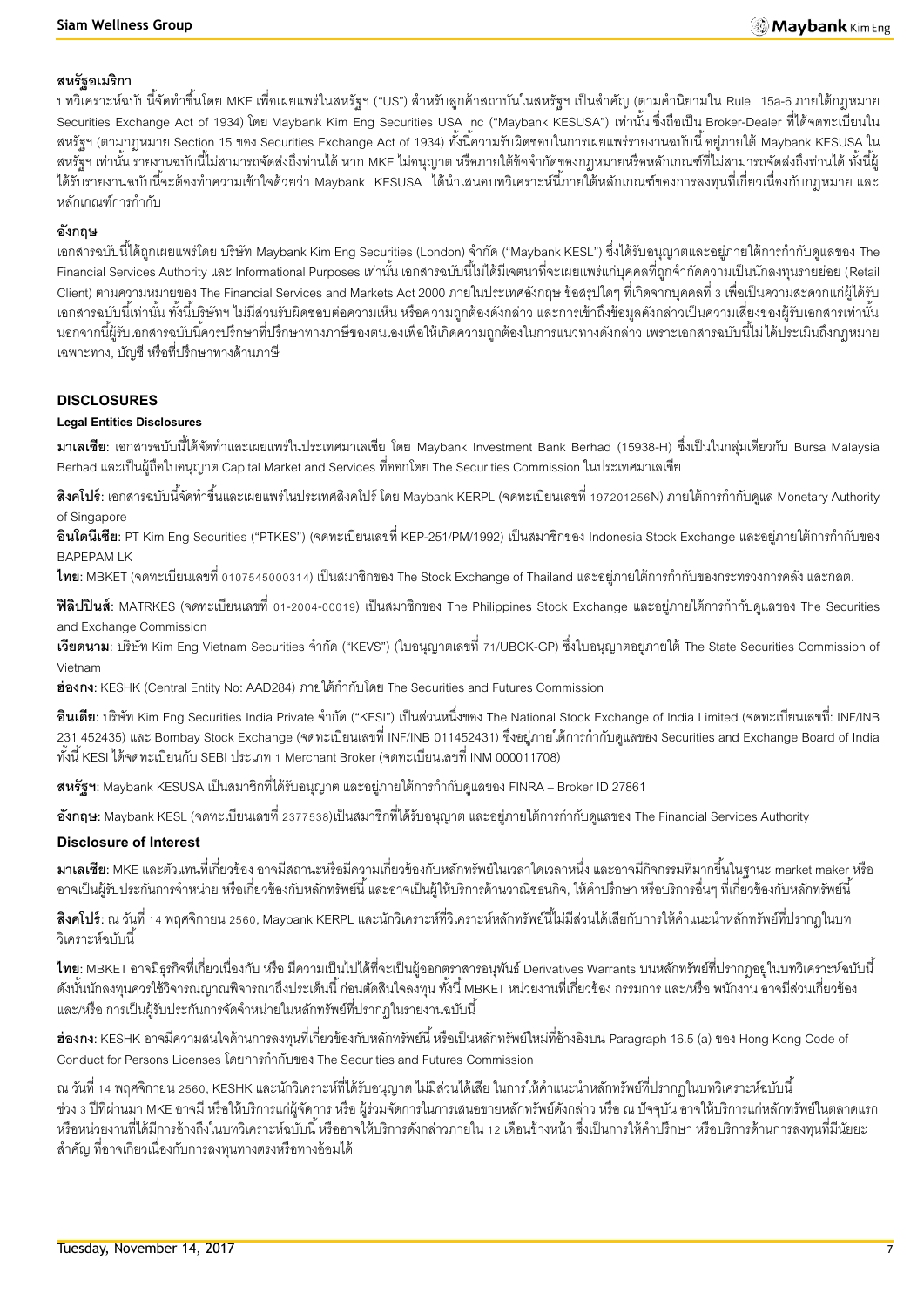#### **OTHERS**

#### **Analyst Certification of Independence**

้ ความถูกต้องของมุมมองที่ผ่านบทวิเคราะห์ฉบับนี้ เป็นการสะท้อนถึงแนวความคิด และมุมมองของนักวิเคราะห์ และรวมถึงหลักทรัพย์หรือผู้ออกหลักทรัพย์เท่านั้น ้ ผลตอบแทนของนักวิเคราะห์ทั้งทางตรงหรือทางอ้อมของนักวิเคราะห์ ไมได้ขึ้นอยู่กับการให้คำแนะนำ หรือมุมมองผ่านบทวิเคราะห์ฉบับนี้

## **ค าเตือน**

Structure Securities ซึ่งเป็นตราสารที่มีความซับซ้อน โดยเฉพาะอย่างยิ่งในส่วนของความเสี่ยงที่สูงขึ้นนั้น มีวัตถุประสงค์ที่จะเสนอขายให้แก่นักลงทุนที่มีความรู้ความ เข้าใจ รวมถึงสามารถรับความเสี่ยงได้เป็ นอย่างดี ทั ้งนี ้มูลค่าตลาดของตราสารประเภทนี ้ อาจเปลี่ยนแปลงไปตามสภาพเศรษฐกิจ ตลาดเงินตลาดทุน การเมือง (รวมถึง อัตราดอกเบี้ย Spot / ล่วงหน้า และอัตราแลกเปลี่ยน), Time to Maturity, ภาวะตลาด และความผันผวน รวมถึงคุณภาพ/ ความน่าเชื่อถือของผู้ออก หรือหลักทรัพย์ อ้างอิงนั้นๆ นักลงทุนที่ให้ความสนใจในการลงทุนตราสารประเภทนี้ จะต้องเข้าใจและวิเคราะห์ถึงตราสารประเภทนี้ด้วยตนเอง และปรึกษากับผู้เชี่ยวชาญของตนใน ส่วนของความเสี่ยงที่อาจเกิดขึ้นจากการลงทุนในตราสารประเภทนี้

ี ทั้งนี้ไม่ว่าส่วนใดส่วนหนึ่งของรายงานฉบับนี้ ไม่อนุญาตให้มีการคัดลอก, จัดทำสำเนา, ลอกเลียน หรือในความหมายที่ไกล้เคียง หรือการเผยแพร่ด้วย **ตนเอง โดยไมได้รับความเห็นชอบจาก MKE**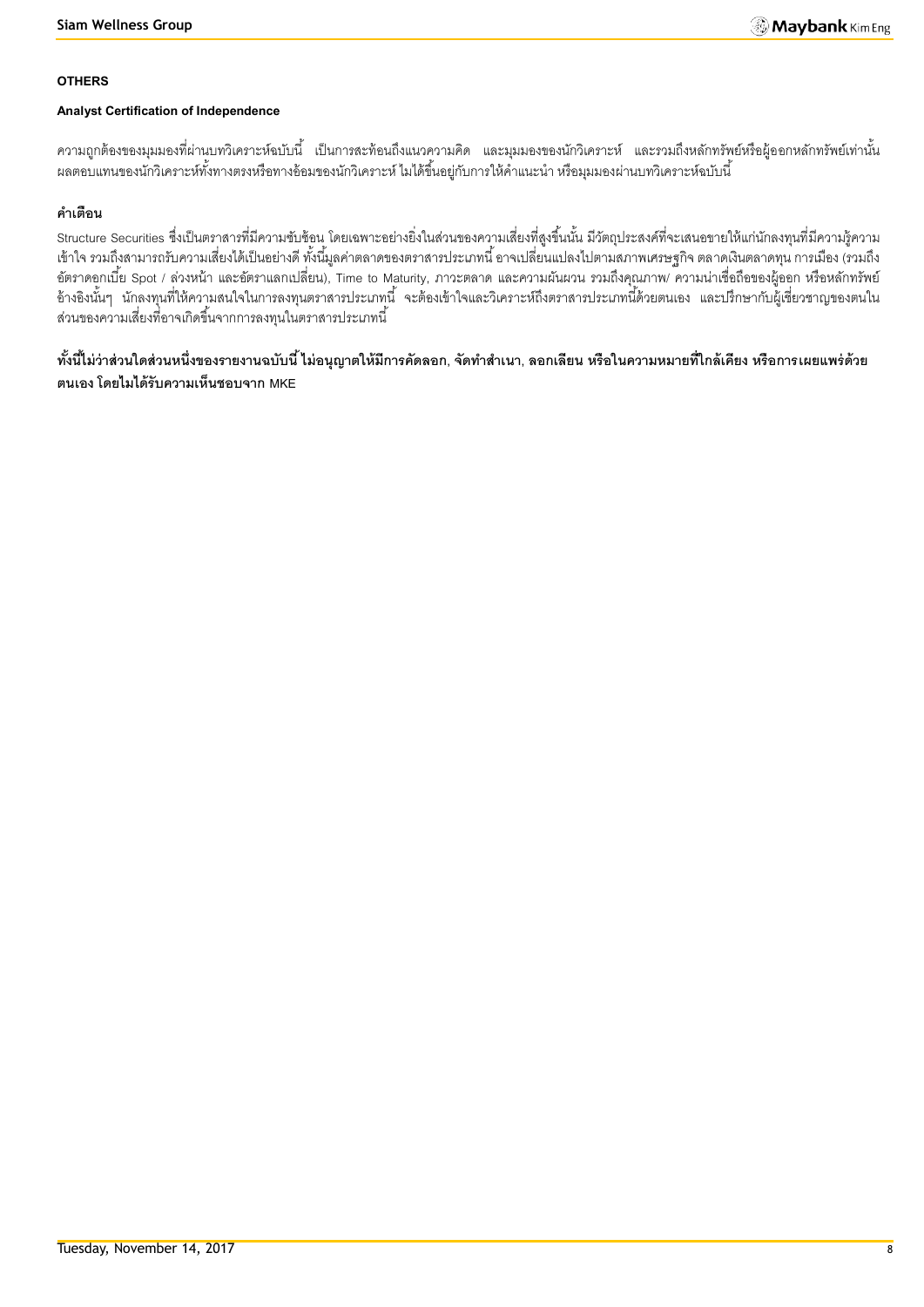**สาขากรุงเทพฯ** ี<u>สำ**นักงานใหญ่**<br>อาคารสำนักงาน ดิ ออฟฟิศเศส แอท เซ็นทรัลเวิลด์</u><br>ชั้น 20-21, 24 เลขที่ 999/9 ถนนพระราม 1 แขวงปทุมวัน เขตปทุมวัน กรุงเทพฯ 10330 โทร 0-2658-6300 โทรสาร 0-2658-6301

**สาขาพาหุรัด** 125 อาคารดิโอลด์สยามพลาซ่า<br>ชั้น 3 ถนนพาหุรัด แขวงวังบูรพาภิรมย์ เขตพระนคร กรุงเทพฯ 10200 โทร 0-2225-0242 โทรสาร 0-2225-0523

**สาขาเอ็มโพเรี่ยม**<br>622 อาคารดิเอ็มโพเรี่ยม ชั้น 14 ถนนสุขุมวิท แขวงคลองตัน เขตคลองเตย กรุงเทพฯ 10110 โทร 0-2664-9800 โทรสาร 0-2664-9811

<mark>สาขาเยาวราช</mark><br>215 อาคารแกรนด์ไซน่า ชั้น 5 ถนนเยาวราช แขวงสัมพันธวงศ์ เขตสัมพันธวงศ์ กรุงเทพฯ 10100 โทร 0-2622-9412 โทรสาร 0-2622-9383

**สาขาบางกะปิ** 3105 อาคารเอ็นมาร์ค พลาซ่า ชั ้น3 ถนนลาดพร้าว แขวงคลองจั่น เขตบางกะปิกรุงเทพ 10240 โทร.0-2378-1144 โทรสาร. 0-2378-1323

**สาขาประตูน้ำ** —<br>เดอะพาลาเดียม อาคารเอ ชั้น 14 ้ธรร ชาย เนตชนพาลาเดนม ชา<br>ถนนราชปรารภ แขวงมักกะสัน เขตราชเทวี กรุงเทพ 10400 โทร0-2250-6192 โทรสาร 0-2250-6199

**สาขาวัชรพล** 78/13 ซอยวัชรพล2 แขวงท่าแร้ง เขตบางเขน กรุงเทพ 10220 โทร 0-2363-6736 โทรสาร 0-2363-6735

**สาขาทองหล่อ** อาคารอเนกวณิช เลขที่ 154ชั ้น 3 ห้อง C ถนนสุขุมวิท ) 55ซอยทองหล่อ (แขวงคลองตันเหนือ เขตวัฒนา กรุงเทพมหานคร 10110 โทร 0-2714- 9222 โทรสาร 0-2726- 3901

**สาขาอารี** อาคารลำนักงานพหลโยธิน เพลส ชั้น 14<br>เลขที่ 408/58 ถนนพหลโยธิน แขวงสามเสนใน เขตพญาไท กรุงเทพมหานคร 10400 โทร 0-2619- 0178 โทรสาร 0-2619- 0179

**สาขาต่างจังหวัด สาขาเชียงใหม่ 1**

244 อาคารสำนักงาน ชั้น 2-3 ้<br>ถนนวัวลาย ตำบลหายยา อำเภอเมืองเชียงใหม่ จังหวัดเชียงใหม่ 50100 โทร (053) 284-000 โทรสาร (053) 284-019

**สาขาลำปาง** 319 <mark>ศูนย์การ</mark>ค้าเซ็นทรัลพลาซ่า ชั้น3 ถนนไฮเวย์-งาว ตำบลสวนดอก อำเภอเมือง จังหวัดลำปาง 52100 โทร (054) 817- 811 โทรสาร (054) 816- 811

**สาขาระยอง** 180/1-2 อาคารสมาพันธ์ ชั้น 2 ถนนสุขุมวิท ตำบลเชิงเนิน อ าเภอเมืองระยอง จังหวัดระยอง 21000 โทร (038) 862-022-9 โทรสาร (038) 862-043

**สาขาสมุทรสงคราม** 74/27-28 ซ.บางจะเกร็ง 4 ถนนพระราม 2 ต.แม่กลอง อ.เมือง จ.สมุทรสงคราม 75000 โทร (034) 724-062-4 โทรสาร (034)-724-068

**สาขายะลา**<br>18 ถนนสองพี่น้อง ตำบลสะเตง อ าเภอเมือง จังหวัดยะลา 95000 โทร (073) 255-494-6 โทรสาร (073) 255-498

**สาขาอบลราชธานี** 2 191,193 ถนนอุปราช ตำบลในเมือง<br>อำเภอเมือง จังหวัดอุบลราชธานี 34000 โทร (045) 209339 โทรสาร (045) 209-044

**สาขาอโศก**<br>159 อาคารเสริมมิตร ชั้น 25 ซอยสุขุมวิท 21 ถนนอโศก แขวงคลองเตยเหนือ เขตวัฒนา กรุงเทพฯ 10110 โทร 0-2665-7000 โทรสาร 0-2665-7050

**สาขาศรีนครินทร์** ห้างสรรพสินค้า Big C ชั้น 1 เลขที่ 425 หมู่ 5<br>ถนนศรีนครินทร์ ตำบลลำโรงเหนือ อำเภอเมือง จังหวัดสมุทรปราการ 10270 โทร 0-2758-7556 โทรสาร 0-2758-7551

**สาขาฟิวเจอร์ พาร์ค รังสิต**<br>94 หมู่.2 ศูนย์การค้า ฟิวเจอร์พาร์ค รังสิต ห้อง 091-92<br>ชั้น G F ถ.พหลโยธิน ต.ประชาธิปัตย์ อ.ธัญบุรีจ.ปทุมธานี 12130 ทีม 1 โทร. 0-2958-0592 โทรสาร. 0-2958-0420 ทีม 2 โทร.02-958-0992 โทรสาร 02-958-0590 ต่อ400 **สาขาธนิยะ**<br>52 อาคารธนิยะพลาซ่า ชั้น 20 ถนนสีลม แขวงสุริยวงศ์ เขตบางรัก กรุงเทพฯ 10500

**สาขาแฟชั่นไอส์แลนด์** เลขที่ 587, 589 ศูนย์การค้าแฟชั่นไอส์แลนด์ ห้อง B001 A<br>ชั้น บีเอฟ ถนนรามอินทรา แขวงคันนายาว เขตคันนายาว กรุงเทพฯ 10230 โทร .0-2947-5800-5 โทรสาร .0-2519-5040

โทร 0-2231-2700 โทรสาร 0-2231-2130

**สาขาอัมรินทร์** 496-502 อาคารอัมรินทร์พลาซ่า ชั้น 8<br>ห้องที่ 6 ถนนเพลินจิต แขวงลุมพินี เขตปทุมวัน กรุงเทพฯ 10330 โทร .0-2256-9373 โทรสาร .0-2256-9374

**สาขามหาวิทยาลัยธุรกิจบัณฑิตย์** 110/1-4 อาคาร 10 ชั ้น 1 เลขที่ 110/1-4 ถนนประชาชื่น แขวงทุ่งสองห้อง เขตหลักสี่ กรุงเทพมหานคร 10210 โทร 0-2831-4600 โทรสาร 0-2580- 3643

**สาขาออล ซีซั่นส์** อาคาร All Seasons Place Retail Center ชั ้น3 ห้อง311 เลขที่87/2 ถนนวิทยุแขวงลุมพินีเขตปทุมวัน กรุงเทพ 10330 โทร. 0-2654-0084 โทรสาร .0-2654-0094

**สาขา รามค าแหง** เดอะ พาซิโอ ทาวน์ เลขที่ 7/2-7 ศูนย์การค้า เดอะ พาซิโอ ทาวน์ ชั้น 1<br>ถนนรามคำแหง แขวงสะพานสูง เขตสะพานสูง กรุงเทพมหานคร 10240 โทร 02-111-3185 โทรสาร 02-111-3184

**สาขาเชียงใหม่ 2** 201/3 ถนนมหิดล ตำบลหายยา อ าเภอเมืองเชียงใหม่ จังหวัดเชียงใหม่ 50100 โทร (053) 284-138-47 โทรสาร (053) 202-695

**สาขาสุรินทร์** 137/5-6 ถนนศิริรัฐ<br>ตำบลในเมือง อำเภอเมือง จังหวัดสุรินทร์ 32000 โทร (044) 531-600-3 โทรสาร (044) 519-378

**สาขาระยอง 2** โครงการ TSK PARK ชั ้น1 เลขที่ 351-351/1 ถนนสุขุมวิท ตำบลเนินพระ อำเภอเมือง<br>จังหวัดระยอง 21000 โทร (038) 807-459 โทรสาร (038) 807-841

**สาขาหาดใหญ่**  1,3,5 ซอยจุติอุทิศ 3 ถนนจุติอนุสรณ์<br>ตำบลหาดใหญ่ อำเภอหาดใหญ่ จังหวัดสงขลา 90110 โทร (074) 346-400-5 โทรสาร (074) 239-509

**สาขาหัวหิน** <u>-12 กรรกะ</u><br>6/11 ถนนเพชรเกษม ตำบลหัวหิน อ าเภอหัวหิน ประจวบคีรีขันธ์ 77110 โทร (032) 531-193 โทรสาร (032) 531-221

**สาขาเชียงใหม่บิสสิเนส พาร์ค** 114/25 หมู่ 4 ตำบลหนองป่าครั่ง<br>อำเภอเมือง จังหวัดเชียงใหม่ 50000 โทร (053) 248-995 โทรสาร (053) 248-996

<mark>สาขาญาดา</mark><br>56 อาคารญาดา ชั้น 5 ถนนสีลม แขวงสุริยวงศ์ เขตบางรัก กรุงเทพฯ 10500 โทร 0-2632-8341 โทรสาร 0-2632-8395

**สาขางามวงศ์วาน** 30/39-50 อาคารสำนักงานเดอะมอลล์งามวงศ์วาน<br>ขั้น 14 ถนนงามวงศ์วาน ตำบลบางเขน อ าเภอเมืองนนทบุรี จังหวัดนนทบุรี 11000 โทร 0-2550-0577 โทรสาร 0-2550-0566

**สาขาท่าพระ**<br>99 อาคารลำนักงานเดอะมอลล์ ท่าพระ ชั้น 12 ถนนรัชดาภิเษก-ท่าพระ แขวงบุคคโล เขตธนบุรี กรุงเทพฯ 10600 โทร 0-2876-6500 โทรสาร 0-2876-6531

**สาขาปิ่ นเกล้า** ี่<mark>น 1.5 1.5 แถน 1.</mark><br>7/129 อาคารเซ็นทรัลปิ่นเกล้า ชั้น 3 ห้อง 302 ถนนบรมราชชนนี แขวงอรุณอัมรินทร์ เขตบางกอกน้อย กรุงเทพฯ 10700 โทร 0-2884-9847 โทรสาร 0-2884-6920

**สาขาสีลม** 62 อาคารธนิยะ ชั ้น 4 ถนนสีลม แขวงสุริยวงศ์ เขตบางรัก กรุงเทพฯ 10500 โทร 0-2231-2700 โทรสาร 0-2231-2418

**สาขาฟอร์จนู ทาวน์** 5 อาคารฟอร์จูนทาวน์ ชั้นใต้ดิน<br>ถนนรัชดาภิเษก แขวงดินแดง เขตดินแดง กรุงเทพฯ 10400 โทร 0-2641-0977 โทรสาร 0-2641-0966

**สาขาแจ้งวัฒนะ** 99/9 หมู่ที่2อาคารเซ็นทรัลพลาซ่า แจ้งวัฒนะ ออฟฟิศ ทาวเวอร์ ชั้น 14 ห้อง 1401 ถนนแจ้งวัฒนะ ตำบลบางตลาด อ าเภอปากเกร็ด จังหวัดนนทบุรี 11120 โทรศัพท์ 02-835- 3283 โทร 02-835- 3280

**สาขาพญาไท** \_\_\_\_\_\_\_\_\_\_\_\_\_\_<br>ดาคารโกลเด้นทาวน์ ชั้น 4 ถนนพญาไท เขตราชเทวี กรุงเทพ 10400 โทร. 0-2251-4099 โทรสาร .0-2251-4098

**สาขานครราชสีมา** ี 1242/2 อาคารศูนย์การค้าเดอะ มอลล์ ห้อง เอ3<br>ชั้น 7 ถนนมิตรภาพ ตำบลในเมือง อ าเภอเมือง นครราชสีมา 30000 โทร. (044) 288-455 โทรสาร) .044) 288-466

**สาขาอุบลราชธานี** อาคารเซ็นทรัลพลาซ่า ห้อง G3 ชั ้น G ี่ เลขที่ 311 หมู่ 7 ตำบลแจระแม อ าเภอเมือง จังหวัดอุบลราชธานี 34000 โทร (045) 265-633 โทรสาร (045) 265-639

**สาขาจันทบุรี** 351/8 ถนนท่าแฉลบ ตำบลตลาด อ าเภอเมือง จังหวัดจันทบุรี 22000 โทร (039) 332-111 โทรสาร (039) 332-444

**สาขาสุราษฏร์ธานี** 216/3 หมู่ที่ 4 ถนนชนเกษม<br>ตำบลมะขามเตี๋ย อำเภอเมืองสุราษฎร์ธานี จังหวัดสราษภร์ธานี 84000 โทร (077) 205-460 โทรสาร (077) 205-475

**สาขาขอนแก่น** 163/1-2 ถนนกลางเมือง ตรงข้ามตลาดสดเทศบาล1 อ าเภอเมืองจังหวัด ขอนแก่น 40000 โทร. (043) 225-355 โทรสาร) .043) 225-356

**สาขาสุรินทร์ 2** 12/27 ถนนสุริยกานต์ ตำบลในเมือง<br>อำเภอเมือง จังหวัดสุรินทร์ 32000 โทร (044)531-1819 โทรสาร (044) 513-887

**สาขาชีคอนสแควร์**<br>55 อาคารซีคอนสแควร์ ชั้น G ห้อง 1005<br>ถนนศรีนครินทร์ แขวงหนองบอน เขตประเวศ กรุงเทพฯ 10260 โทร 0-2320-3600 โทรสาร 0-2320-3610

**สาขาลาดพร้าว** 1693 อาคารลำนักงานศูนย์การค้าเซ็นทรัลพลาซ่า ลาดพร้าว<br>ขั้น 11 ถนนพหลโยธิน แขวงลาดพร้าว เขตจตุจักร กรุงเทพฯ 10900 โทร 0-2541-1411 โทรสาร 0-2541-1108

**สาขาบางแค**<br>275 หมู่ที่ 1 เดอะมอลล์บางแค ชั้น 8 ถนนเพชรเกษม แขวงบางแคเหนือ เขตบางแค กรุงเทพฯ 10160 โทร 0-2804-4235 โทรสาร 0-2804-4251

**สาขาสาทร** <u>ี่มายามากะ</u><br>92/10 อาคารสาธรธานี 2 ชั้น 7 ถนนสาทรเหนือ แขวงสีลม เขตบางรัก กรุงเทพมหานคร 10500 โทร .0-2636-7550-5 โทรสาร .0-2636-7565

**สาขาเดอะ ไนน์** เลขที่ 999 / 3 โครงการ เดอะ ไนน์ ชั้น 3 ถนนพระราม 9 แขวงสวนหลวง เขตสวนหลวง กรุงเทพ 10250 โทร .02-716-7816 โทรสาร 02-716-7815

**สาขายูไนเต็ด เซ็นเตอร์** 323 อาคาร ยูไนเต็ด เซ็นเตอร์ ชั้น 17<br>ถนนสีลม เขตบางรัก กรุงเทพ 10500 โทร 0-2680-4340 โทรสาร 0-2680-4355

**สาขาธัญญ<u>ะ พาร์ค</u>**<br>735/5 ธัญญะ ช็อปปิ้ง พาร์ค อาคาร E ชั้น 2 ถนนศรีนครินทร์ แขวงสวนหลวง (คลองประเวศฝั่งเหนือ) เขตพระโขนง กรุงเทพ 10260 โทร. 0-2108-6300 ,โทรสาร 0-2108-6301

ี<u>สาขาเซ็นเวิลด์</u><br>อาคาร เซ็นเวิลด์ ชั้น 15 ห้อง 1501 เลขที่ 4,4/5 ถนนราชด าริ แขวงปทุมวัน เขตปทุมวัน กรุงเทพฯ 10330 โทร 0-2658-6300

**สาขาชลบุรี**  55/60 หมู่ที่1 ซอยลุงสอง หลังศูนย์การค้าเซ็นทรัลพลาซ่าชลบุรี ตำบลเสม็ด อำเภอเมือง ชลบุรี 20000 โทร (038) 053-950 โทรสาร (038) 053-966

**สาขาสมุทรสาคร** 322/91 ถนนเอกชัย<br>ตำบลมหาชัย อำเภอเมืองสมุทรสาคร จังหวัดสมุทรสาคร 74000 โทร (034) 837-190 โทรสาร (034) 837-610

**สาขาภูเก็ต** ี เลขที่ 1, 1/1 ถนนท่งคา ตำบลตลาดใหญ่ อำเภอเมือง จังหวัดภูเก็ต 83000<br>โทร (076) 355-730 โทรสาร (076) 355-730 ต่อ 119

**สาขาอรัญประเทศ** ห้าง เทสโก้ โลตัส สาขาอรัญ ชั้น2<br>เลขที่ 559 หมู่ 1 ตำบลบ้านใหม่หนองไทร อ าเภออรัญประเทศ จังหวัดสระแก้ว โทร (037) 226-347-8 โทรสาร (037) 226-346

**สาขานครสวรรค์**<br>เลขที่ 1/15-16 ถนนสุชาดา ตำบลปากน้ำโท อ าเภอเมือง จังหวัดนครสวรรค์ 60000 โทร (056) 314-150 โทรสาร (056) 314-151

<u>คำขึ้แจ</u>ง : เอกสารณับนี้จัดทำขึ้นจากแหล่งข้อมูลที่ บมจ. หลักทรัพย์ แข่แมกก์ กิแอ็ง (ประเทศไทย) เห็นว่าน่าเชื่อถือประกอบกับทัศนะส่วมตัวของผู้จัดทำ ซึ่งมิได้หมายถึงความถูกต้องหรือสมบูรณ์ของข้อมูลดังกล่าวแต่อย่างใด และเอกสา ข้อมูลประกอบการตัดสินใจในการลงทุนท่านั้น มิได้มีวัตถุประสงค์เพื่อที่จะจักชวนหรือข้าการซื้อบากหรือเป็นคนการที่เป็นต่อย่างใด นักลงทุนพึงใช้ข้อมูลในเอกสารนี้ประกอบกับข้อมูลและความเห็นอื่น ๆ และวิจารณญาณของตนในการตัดสินใจการล เหมาะสมแก่กรณีทั้งนี้ความเห็นที่แสดงอยในเอกสารนี้เป็นความเห็นส่วนคิวธองรู้จัดทำ บมจ. หลักทัพย์ แย่แบงก์ กินเอ้ง (ประเทศไทย) ตลอดจนผู้บริหาและพนักงานของบริษัทไม่จำเป็นต้องกันพ้องกับความเห็นที่แสดงอยู่ในเอกสารนี้ค้วยแต่อย่าง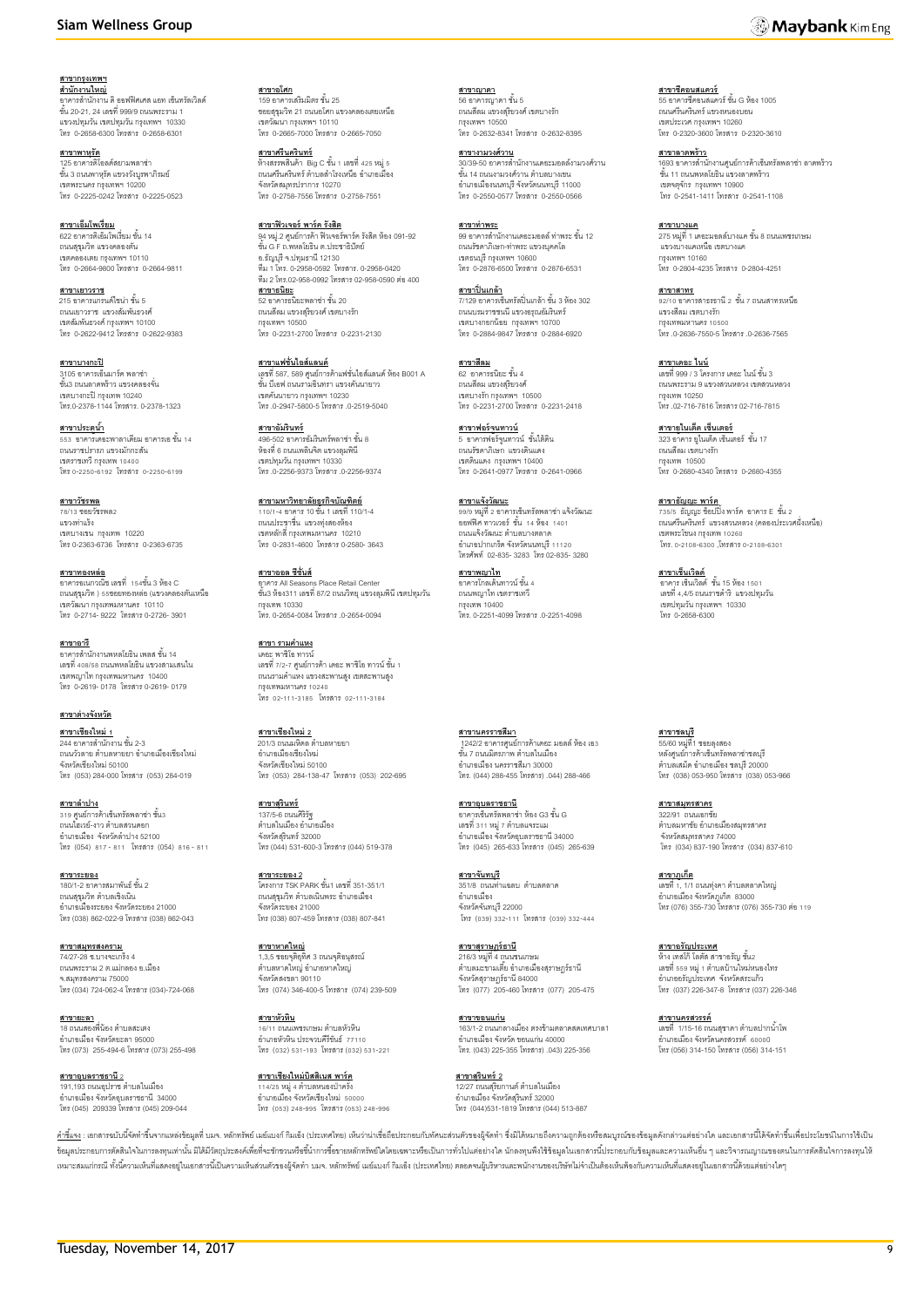| ۵۵۵۵۵<br><b>AMATA</b><br><b>DRT</b><br><b>KCE</b><br><b>PPS</b><br><b>SCCC</b><br><b>TNDT</b><br>Score Range<br>Number of Logo<br><b>KKP</b><br><b>AOT</b><br><b>DTAC</b><br><b>PSL</b><br>SE-ED<br><b>TOP</b><br>90-100<br>ΔΔΔΔΔ<br><b>BAFS</b><br><b>KTB</b><br><b>PTT</b><br><b>TSC</b><br>80-89<br><b>DTC</b><br><b>SIM</b><br>ΔΔΔΔ<br>PTTEP<br><b>SITHAI</b><br><b>TTCL</b><br>ΔΔΔ<br>BAY<br><b>EASTW</b><br><b>KTC</b><br>70-79<br><b>BCP</b><br>EGCO<br>LHBANK<br>PTTGC<br><b>SNC</b><br><b>TU</b><br>60-69<br>ΔΔ<br><b>BIGC</b><br>GFPT<br><b>LPN</b><br>QH<br><b>SPALI</b><br><b>UV</b><br>50-59<br>Δ<br><b>BTS</b><br>GPSC<br><b>MBK</b><br>QTC<br><b>SSSC</b><br>VGI<br>Lower than 50<br>No logo given<br><b>BWG</b><br><b>MCOT</b><br><b>RATCH</b><br><b>STEC</b><br><b>WACOAL</b><br><b>GRAMMY</b><br><b>WAVE</b><br>CK<br><b>MINT</b><br><b>SAMART</b><br>SVI<br><b>HANA</b><br>CPF<br><b>HMPRO</b><br><b>MONO</b><br><b>SAMTEL</b><br><b>TCAP</b><br><b>CPN</b><br><b>INTUCH</b><br><b>NKI</b><br><b>SAT</b><br><b>THCOM</b><br>SC<br><b>CSL</b><br><b>IRPC</b><br><b>NYT</b><br><b>TISCO</b><br><b>SCB</b><br><b>DELTA</b><br><b>IVL</b><br>OTO<br><b>TKT</b><br><b>DEMCO</b><br><b>KBANK</b><br><b>PHOL</b><br>SCC<br>TMB<br>$\triangle \triangle \triangle \triangle$<br><b>2S</b><br><b>BBL</b><br>DCC<br>ĸ<br><b>NCH</b><br><b>PRG</b><br><b>SMPC</b><br>TFI<br><b>TRUE</b><br><b>KSL</b><br>PRINC<br>TGCI<br><b>BDMS</b><br><b>EA</b><br><b>NOBLE</b><br><b>SMT</b><br><b>TSE</b><br>AAV<br>ECF<br>KTIS<br><b>TSR</b><br><b>ACAP</b><br><b>BEM</b><br><b>NSI</b><br>PT<br><b>SNP</b><br><b>THAI</b><br><b>ADVANC</b><br><b>BFIT</b><br>EE.<br>L&E<br><b>NTV</b><br><b>PTG</b><br><b>SPI</b><br><b>THANA</b><br><b>TSTE</b><br><b>AGE</b><br><b>BLA</b><br>ERW<br><b>LANNA</b><br>occ<br><b>PYLON</b><br><b>SPPT</b><br><b>THANI</b><br><b>TSTH</b><br>LH<br>OGC<br>AH<br><b>BOL</b><br><b>FORTH</b><br>Q-CON<br><b>SPRC</b><br>THIP<br><b>TTA</b><br><b>FPI</b><br>LHK<br>OISHI<br><b>AHC</b><br><b>BROOK</b><br><b>RICHY</b><br><b>SR</b><br><b>THRE</b><br><b>TTW</b><br><b>GBX</b><br><b>SSF</b><br><b>AKP</b><br><b>CEN</b><br>LIT<br>ORI<br><b>ROBINS</b><br><b>THREL</b><br><b>TVD</b> |                                 |
|-------------------------------------------------------------------------------------------------------------------------------------------------------------------------------------------------------------------------------------------------------------------------------------------------------------------------------------------------------------------------------------------------------------------------------------------------------------------------------------------------------------------------------------------------------------------------------------------------------------------------------------------------------------------------------------------------------------------------------------------------------------------------------------------------------------------------------------------------------------------------------------------------------------------------------------------------------------------------------------------------------------------------------------------------------------------------------------------------------------------------------------------------------------------------------------------------------------------------------------------------------------------------------------------------------------------------------------------------------------------------------------------------------------------------------------------------------------------------------------------------------------------------------------------------------------------------------------------------------------------------------------------------------------------------------------------------------------------------------------------------------------------------------------------------------------------------------------------------------------------------------------------------------------------------------------------------------------------------------------------------------------------------------------------------------------------------------------------------------------------------------------------------------------------------------------------------------------------|---------------------------------|
|                                                                                                                                                                                                                                                                                                                                                                                                                                                                                                                                                                                                                                                                                                                                                                                                                                                                                                                                                                                                                                                                                                                                                                                                                                                                                                                                                                                                                                                                                                                                                                                                                                                                                                                                                                                                                                                                                                                                                                                                                                                                                                                                                                                                                   |                                 |
|                                                                                                                                                                                                                                                                                                                                                                                                                                                                                                                                                                                                                                                                                                                                                                                                                                                                                                                                                                                                                                                                                                                                                                                                                                                                                                                                                                                                                                                                                                                                                                                                                                                                                                                                                                                                                                                                                                                                                                                                                                                                                                                                                                                                                   | <b>Description</b><br>Excellent |
|                                                                                                                                                                                                                                                                                                                                                                                                                                                                                                                                                                                                                                                                                                                                                                                                                                                                                                                                                                                                                                                                                                                                                                                                                                                                                                                                                                                                                                                                                                                                                                                                                                                                                                                                                                                                                                                                                                                                                                                                                                                                                                                                                                                                                   | Very Good<br>Good               |
|                                                                                                                                                                                                                                                                                                                                                                                                                                                                                                                                                                                                                                                                                                                                                                                                                                                                                                                                                                                                                                                                                                                                                                                                                                                                                                                                                                                                                                                                                                                                                                                                                                                                                                                                                                                                                                                                                                                                                                                                                                                                                                                                                                                                                   | Satisfactory<br>Pass            |
|                                                                                                                                                                                                                                                                                                                                                                                                                                                                                                                                                                                                                                                                                                                                                                                                                                                                                                                                                                                                                                                                                                                                                                                                                                                                                                                                                                                                                                                                                                                                                                                                                                                                                                                                                                                                                                                                                                                                                                                                                                                                                                                                                                                                                   | N/A                             |
|                                                                                                                                                                                                                                                                                                                                                                                                                                                                                                                                                                                                                                                                                                                                                                                                                                                                                                                                                                                                                                                                                                                                                                                                                                                                                                                                                                                                                                                                                                                                                                                                                                                                                                                                                                                                                                                                                                                                                                                                                                                                                                                                                                                                                   |                                 |
|                                                                                                                                                                                                                                                                                                                                                                                                                                                                                                                                                                                                                                                                                                                                                                                                                                                                                                                                                                                                                                                                                                                                                                                                                                                                                                                                                                                                                                                                                                                                                                                                                                                                                                                                                                                                                                                                                                                                                                                                                                                                                                                                                                                                                   |                                 |
|                                                                                                                                                                                                                                                                                                                                                                                                                                                                                                                                                                                                                                                                                                                                                                                                                                                                                                                                                                                                                                                                                                                                                                                                                                                                                                                                                                                                                                                                                                                                                                                                                                                                                                                                                                                                                                                                                                                                                                                                                                                                                                                                                                                                                   |                                 |
|                                                                                                                                                                                                                                                                                                                                                                                                                                                                                                                                                                                                                                                                                                                                                                                                                                                                                                                                                                                                                                                                                                                                                                                                                                                                                                                                                                                                                                                                                                                                                                                                                                                                                                                                                                                                                                                                                                                                                                                                                                                                                                                                                                                                                   |                                 |
|                                                                                                                                                                                                                                                                                                                                                                                                                                                                                                                                                                                                                                                                                                                                                                                                                                                                                                                                                                                                                                                                                                                                                                                                                                                                                                                                                                                                                                                                                                                                                                                                                                                                                                                                                                                                                                                                                                                                                                                                                                                                                                                                                                                                                   |                                 |
|                                                                                                                                                                                                                                                                                                                                                                                                                                                                                                                                                                                                                                                                                                                                                                                                                                                                                                                                                                                                                                                                                                                                                                                                                                                                                                                                                                                                                                                                                                                                                                                                                                                                                                                                                                                                                                                                                                                                                                                                                                                                                                                                                                                                                   |                                 |
|                                                                                                                                                                                                                                                                                                                                                                                                                                                                                                                                                                                                                                                                                                                                                                                                                                                                                                                                                                                                                                                                                                                                                                                                                                                                                                                                                                                                                                                                                                                                                                                                                                                                                                                                                                                                                                                                                                                                                                                                                                                                                                                                                                                                                   |                                 |
|                                                                                                                                                                                                                                                                                                                                                                                                                                                                                                                                                                                                                                                                                                                                                                                                                                                                                                                                                                                                                                                                                                                                                                                                                                                                                                                                                                                                                                                                                                                                                                                                                                                                                                                                                                                                                                                                                                                                                                                                                                                                                                                                                                                                                   |                                 |
|                                                                                                                                                                                                                                                                                                                                                                                                                                                                                                                                                                                                                                                                                                                                                                                                                                                                                                                                                                                                                                                                                                                                                                                                                                                                                                                                                                                                                                                                                                                                                                                                                                                                                                                                                                                                                                                                                                                                                                                                                                                                                                                                                                                                                   |                                 |
|                                                                                                                                                                                                                                                                                                                                                                                                                                                                                                                                                                                                                                                                                                                                                                                                                                                                                                                                                                                                                                                                                                                                                                                                                                                                                                                                                                                                                                                                                                                                                                                                                                                                                                                                                                                                                                                                                                                                                                                                                                                                                                                                                                                                                   |                                 |
|                                                                                                                                                                                                                                                                                                                                                                                                                                                                                                                                                                                                                                                                                                                                                                                                                                                                                                                                                                                                                                                                                                                                                                                                                                                                                                                                                                                                                                                                                                                                                                                                                                                                                                                                                                                                                                                                                                                                                                                                                                                                                                                                                                                                                   |                                 |
|                                                                                                                                                                                                                                                                                                                                                                                                                                                                                                                                                                                                                                                                                                                                                                                                                                                                                                                                                                                                                                                                                                                                                                                                                                                                                                                                                                                                                                                                                                                                                                                                                                                                                                                                                                                                                                                                                                                                                                                                                                                                                                                                                                                                                   |                                 |
|                                                                                                                                                                                                                                                                                                                                                                                                                                                                                                                                                                                                                                                                                                                                                                                                                                                                                                                                                                                                                                                                                                                                                                                                                                                                                                                                                                                                                                                                                                                                                                                                                                                                                                                                                                                                                                                                                                                                                                                                                                                                                                                                                                                                                   |                                 |
| <b>ALUCON</b><br><b>CENTEL</b><br><b>GC</b><br>LOXLEY<br>PACE<br><b>RS</b><br><b>SST</b><br><b>TICON</b><br><b>TVO</b>                                                                                                                                                                                                                                                                                                                                                                                                                                                                                                                                                                                                                                                                                                                                                                                                                                                                                                                                                                                                                                                                                                                                                                                                                                                                                                                                                                                                                                                                                                                                                                                                                                                                                                                                                                                                                                                                                                                                                                                                                                                                                            |                                 |
| <b>GCAP</b><br><b>AMANAH</b><br>CFRESH<br>LRH<br>PAP<br><b>RWI</b><br><b>STA</b><br>TIPCO<br><b>TWPC</b><br>PB<br>CGH<br>GL.<br><b>LST</b><br>s<br><b>SUSCO</b><br><b>TK</b><br><b>UAC</b>                                                                                                                                                                                                                                                                                                                                                                                                                                                                                                                                                                                                                                                                                                                                                                                                                                                                                                                                                                                                                                                                                                                                                                                                                                                                                                                                                                                                                                                                                                                                                                                                                                                                                                                                                                                                                                                                                                                                                                                                                        |                                 |
| <b>ANAN</b><br>AP.<br>M<br><b>UP</b><br>CHG<br><b>GLOBAL</b><br>PCSGH<br><b>S&amp;J</b><br><b>SUTHA</b><br><b>TKS</b>                                                                                                                                                                                                                                                                                                                                                                                                                                                                                                                                                                                                                                                                                                                                                                                                                                                                                                                                                                                                                                                                                                                                                                                                                                                                                                                                                                                                                                                                                                                                                                                                                                                                                                                                                                                                                                                                                                                                                                                                                                                                                             |                                 |
| <b>MACO</b><br>UPF<br><b>APCO</b><br>CHO<br><b>GLOW</b><br>PDI<br><b>SABINA</b><br>SWC<br><b>TMC</b>                                                                                                                                                                                                                                                                                                                                                                                                                                                                                                                                                                                                                                                                                                                                                                                                                                                                                                                                                                                                                                                                                                                                                                                                                                                                                                                                                                                                                                                                                                                                                                                                                                                                                                                                                                                                                                                                                                                                                                                                                                                                                                              |                                 |
| <b>APCS</b><br>CHOW<br><b>GUNKUL</b><br><b>MALEE</b><br>PE<br><b>SALEE</b><br><b>SYMC</b><br>TMI<br><b>VIH</b>                                                                                                                                                                                                                                                                                                                                                                                                                                                                                                                                                                                                                                                                                                                                                                                                                                                                                                                                                                                                                                                                                                                                                                                                                                                                                                                                                                                                                                                                                                                                                                                                                                                                                                                                                                                                                                                                                                                                                                                                                                                                                                    |                                 |
| <b>MBKET</b><br>PG<br>SAMCO<br><b>ARIP</b><br>C1<br><b>HOTPOT</b><br><b>SYNEX</b><br><b>TMILL</b><br><b>VNT</b><br><b>HYDRO</b><br><b>MC</b><br>PJW<br><b>CIMBT</b><br><b>SCG</b><br><b>SYNTEC</b><br><b>TMT</b><br><b>WINNER</b><br>ASIA                                                                                                                                                                                                                                                                                                                                                                                                                                                                                                                                                                                                                                                                                                                                                                                                                                                                                                                                                                                                                                                                                                                                                                                                                                                                                                                                                                                                                                                                                                                                                                                                                                                                                                                                                                                                                                                                                                                                                                         |                                 |
| CKP<br><b>ASIMAR</b><br><b>ICC</b><br><b>MEGA</b><br><b>PLANB</b><br><b>SEAFCO</b><br><b>TAE</b><br><b>TNITY</b><br><b>YUASA</b>                                                                                                                                                                                                                                                                                                                                                                                                                                                                                                                                                                                                                                                                                                                                                                                                                                                                                                                                                                                                                                                                                                                                                                                                                                                                                                                                                                                                                                                                                                                                                                                                                                                                                                                                                                                                                                                                                                                                                                                                                                                                                  |                                 |
| <b>ASK</b><br><b>CM</b><br><b>ICHI</b><br><b>MFC</b><br><b>PM</b><br><b>SFP</b><br><b>TAKUNI</b><br><b>TNL</b><br>ZMICO                                                                                                                                                                                                                                                                                                                                                                                                                                                                                                                                                                                                                                                                                                                                                                                                                                                                                                                                                                                                                                                                                                                                                                                                                                                                                                                                                                                                                                                                                                                                                                                                                                                                                                                                                                                                                                                                                                                                                                                                                                                                                           |                                 |
| <b>ASP</b><br>CNS<br><b>IFEC</b><br><b>MOONG</b><br>PPP<br><b>SIAM</b><br><b>TASCO</b><br><b>TOG</b>                                                                                                                                                                                                                                                                                                                                                                                                                                                                                                                                                                                                                                                                                                                                                                                                                                                                                                                                                                                                                                                                                                                                                                                                                                                                                                                                                                                                                                                                                                                                                                                                                                                                                                                                                                                                                                                                                                                                                                                                                                                                                                              |                                 |
| <b>AUCT</b><br>CNT<br><b>MSC</b><br><b>PR</b><br><b>SINGER</b><br><b>TBSP</b><br><b>TPCORP</b><br><b>INET</b><br><b>AYUD</b><br>COL<br><b>IRC</b><br><b>MTI</b><br>PRANDA<br><b>SIS</b><br><b>TCC</b><br><b>TRC</b>                                                                                                                                                                                                                                                                                                                                                                                                                                                                                                                                                                                                                                                                                                                                                                                                                                                                                                                                                                                                                                                                                                                                                                                                                                                                                                                                                                                                                                                                                                                                                                                                                                                                                                                                                                                                                                                                                                                                                                                               |                                 |
| CPI<br><b>BANPU</b><br><b>JSP</b><br><b>MTLS</b><br>PREB<br><b>SMK</b><br>TF<br>TRU                                                                                                                                                                                                                                                                                                                                                                                                                                                                                                                                                                                                                                                                                                                                                                                                                                                                                                                                                                                                                                                                                                                                                                                                                                                                                                                                                                                                                                                                                                                                                                                                                                                                                                                                                                                                                                                                                                                                                                                                                                                                                                                               |                                 |
| AΔA                                                                                                                                                                                                                                                                                                                                                                                                                                                                                                                                                                                                                                                                                                                                                                                                                                                                                                                                                                                                                                                                                                                                                                                                                                                                                                                                                                                                                                                                                                                                                                                                                                                                                                                                                                                                                                                                                                                                                                                                                                                                                                                                                                                                               |                                 |
| <b>AEC</b><br><b>BJCHI</b><br><b>DIMET</b><br>GYT<br><b>KKC</b><br><b>NEP</b><br><b>RML</b><br><b>TPOLY</b><br><b>STANLY</b>                                                                                                                                                                                                                                                                                                                                                                                                                                                                                                                                                                                                                                                                                                                                                                                                                                                                                                                                                                                                                                                                                                                                                                                                                                                                                                                                                                                                                                                                                                                                                                                                                                                                                                                                                                                                                                                                                                                                                                                                                                                                                      |                                 |
| <b>AEONTS</b><br><b>BKD</b><br><b>DNA</b><br><b>HPT</b><br><b>KOOL</b><br><b>NOK</b><br><b>RPC</b><br><b>TRITN</b><br><b>STPI</b><br>AF.<br><b>EARTH</b><br><b>HTC</b><br><b>KWC</b><br><b>BR</b><br><b>NUSA</b><br><b>SANKO</b><br><b>SUC</b><br><b>TRT</b>                                                                                                                                                                                                                                                                                                                                                                                                                                                                                                                                                                                                                                                                                                                                                                                                                                                                                                                                                                                                                                                                                                                                                                                                                                                                                                                                                                                                                                                                                                                                                                                                                                                                                                                                                                                                                                                                                                                                                      |                                 |
| <b>AIRA</b><br><b>SAPPE</b><br><b>BROCK</b><br><b>EASON</b><br><b>HTECH</b><br><b>KYE</b><br><b>PATO</b><br><b>TACC</b><br>πı                                                                                                                                                                                                                                                                                                                                                                                                                                                                                                                                                                                                                                                                                                                                                                                                                                                                                                                                                                                                                                                                                                                                                                                                                                                                                                                                                                                                                                                                                                                                                                                                                                                                                                                                                                                                                                                                                                                                                                                                                                                                                     |                                 |
| <b>IFS</b><br>AIT<br><b>BRR</b><br><b>ECL</b><br>LALIN<br><b>PCA</b><br><b>TVI</b><br><b>SAWAD</b><br>TCCC                                                                                                                                                                                                                                                                                                                                                                                                                                                                                                                                                                                                                                                                                                                                                                                                                                                                                                                                                                                                                                                                                                                                                                                                                                                                                                                                                                                                                                                                                                                                                                                                                                                                                                                                                                                                                                                                                                                                                                                                                                                                                                        |                                 |
| AJ.<br><b>IHL</b><br>LPH<br>PDG<br><b>TWP</b><br><b>BTNC</b><br><b>EFORL</b><br>SCI<br><b>TCMC</b>                                                                                                                                                                                                                                                                                                                                                                                                                                                                                                                                                                                                                                                                                                                                                                                                                                                                                                                                                                                                                                                                                                                                                                                                                                                                                                                                                                                                                                                                                                                                                                                                                                                                                                                                                                                                                                                                                                                                                                                                                                                                                                                |                                 |
| CBG<br>EPCO<br><b>ILINK</b><br><b>MAJOR</b><br><b>PF</b><br><b>SCN</b><br>U<br><b>AKR</b><br><b>TEAM</b><br><b>INSURE</b><br><b>MAKRO</b><br>PICO<br>SCP<br><b>AMARIN</b><br>CGD<br><b>EPG</b><br><b>TFD</b><br><b>UBIS</b>                                                                                                                                                                                                                                                                                                                                                                                                                                                                                                                                                                                                                                                                                                                                                                                                                                                                                                                                                                                                                                                                                                                                                                                                                                                                                                                                                                                                                                                                                                                                                                                                                                                                                                                                                                                                                                                                                                                                                                                       |                                 |
| <b>IRCP</b><br><b>AMATAV</b><br>CHARAN<br><b>ESSO</b><br><b>MATCH</b><br><b>PIMO</b><br><b>SEAOIL</b><br><b>TFG</b><br><b>UMI</b>                                                                                                                                                                                                                                                                                                                                                                                                                                                                                                                                                                                                                                                                                                                                                                                                                                                                                                                                                                                                                                                                                                                                                                                                                                                                                                                                                                                                                                                                                                                                                                                                                                                                                                                                                                                                                                                                                                                                                                                                                                                                                 |                                 |
| <b>FE</b><br> T <br>PL.<br>UPOIC<br>AMC<br>CITY<br><b>MATI</b><br><b>SENA</b><br>TIC                                                                                                                                                                                                                                                                                                                                                                                                                                                                                                                                                                                                                                                                                                                                                                                                                                                                                                                                                                                                                                                                                                                                                                                                                                                                                                                                                                                                                                                                                                                                                                                                                                                                                                                                                                                                                                                                                                                                                                                                                                                                                                                              |                                 |
| <b>APURE</b><br>CMR<br><b>FER</b><br><b>ITD</b><br>M-CHAI<br><b>PLAT</b><br><b>SIRI</b><br>TIW<br>UT.                                                                                                                                                                                                                                                                                                                                                                                                                                                                                                                                                                                                                                                                                                                                                                                                                                                                                                                                                                                                                                                                                                                                                                                                                                                                                                                                                                                                                                                                                                                                                                                                                                                                                                                                                                                                                                                                                                                                                                                                                                                                                                             |                                 |
| COLOR<br><b>FOCUS</b><br>J.<br><b>MDX</b><br><b>PLE</b><br><b>SKR</b><br><b>TKN</b><br><b>UWC</b><br><b>AQUA</b><br><b>JMART</b><br><b>SLP</b><br><b>ARROW</b><br>COM7<br><b>FSMART</b><br><b>MFEC</b><br><b>PMTA</b><br><b>TLUXE</b><br><b>VIBHA</b>                                                                                                                                                                                                                                                                                                                                                                                                                                                                                                                                                                                                                                                                                                                                                                                                                                                                                                                                                                                                                                                                                                                                                                                                                                                                                                                                                                                                                                                                                                                                                                                                                                                                                                                                                                                                                                                                                                                                                             |                                 |
| <b>CPL</b><br><b>FSS</b><br><b>JMT</b><br><b>MJD</b><br><b>PPM</b><br><b>SMIT</b><br><b>VPO</b><br>AS<br><b>TMD</b>                                                                                                                                                                                                                                                                                                                                                                                                                                                                                                                                                                                                                                                                                                                                                                                                                                                                                                                                                                                                                                                                                                                                                                                                                                                                                                                                                                                                                                                                                                                                                                                                                                                                                                                                                                                                                                                                                                                                                                                                                                                                                               |                                 |
| <b>BA</b><br>CSC<br><b>FVC</b><br><b>JUBILE</b><br><b>MK</b><br>PRIN<br><b>SORKON</b><br><b>VTE</b><br><b>TNP</b>                                                                                                                                                                                                                                                                                                                                                                                                                                                                                                                                                                                                                                                                                                                                                                                                                                                                                                                                                                                                                                                                                                                                                                                                                                                                                                                                                                                                                                                                                                                                                                                                                                                                                                                                                                                                                                                                                                                                                                                                                                                                                                 |                                 |
| CSP<br><b>GEL</b><br><b>JWD</b><br><b>SPA</b><br><b>TOPP</b><br><b>BEAUTY</b><br><b>MODERN</b><br><b>PSTC</b><br><b>WICE</b><br><b>BEC</b><br>CSR<br>GIFT<br><b>KASET</b><br><b>MPG</b><br><b>SPC</b>                                                                                                                                                                                                                                                                                                                                                                                                                                                                                                                                                                                                                                                                                                                                                                                                                                                                                                                                                                                                                                                                                                                                                                                                                                                                                                                                                                                                                                                                                                                                                                                                                                                                                                                                                                                                                                                                                                                                                                                                             |                                 |
| QLT<br><b>TPA</b><br><b>WIIK</b><br><b>BH</b><br><b>SPCG</b><br>CSS<br><b>GLAND</b><br><b>KBS</b><br><b>NC</b><br><b>RCI</b><br><b>TPAC</b><br><b>WIN</b>                                                                                                                                                                                                                                                                                                                                                                                                                                                                                                                                                                                                                                                                                                                                                                                                                                                                                                                                                                                                                                                                                                                                                                                                                                                                                                                                                                                                                                                                                                                                                                                                                                                                                                                                                                                                                                                                                                                                                                                                                                                         |                                 |
| <b>BIG</b><br>CTW<br>GOLD<br><b>KCAR</b><br><b>NCL</b><br><b>SPV1</b><br><b>RCL</b><br><b>TPCH</b><br>XO                                                                                                                                                                                                                                                                                                                                                                                                                                                                                                                                                                                                                                                                                                                                                                                                                                                                                                                                                                                                                                                                                                                                                                                                                                                                                                                                                                                                                                                                                                                                                                                                                                                                                                                                                                                                                                                                                                                                                                                                                                                                                                          |                                 |
| <b>BJC</b><br><b>DCON</b><br><b>GSTEL</b><br>KGI<br><b>NDR</b><br><b>RICH</b><br><b>SSC</b><br><b>TPIPL</b>                                                                                                                                                                                                                                                                                                                                                                                                                                                                                                                                                                                                                                                                                                                                                                                                                                                                                                                                                                                                                                                                                                                                                                                                                                                                                                                                                                                                                                                                                                                                                                                                                                                                                                                                                                                                                                                                                                                                                                                                                                                                                                       |                                 |

# **ค าชี้แจง**

การเปิดเผยผลการสำรวจของสมาคมส่งเสริมสถาบันกรรมการบริษัทไทย (IOD) ในเรื่องการกำกับดูแลกิจการ (Corporate Governance) นี้ เป็นการดำเนินการตาม นโยบายของสำนักงานคณะกรรมการกำกับหลักทรัพย์และตลาดหลักทรัพย์ โดยการสำรวจของ IOD เป็นการสำรวจและประเมินจากข้อมูล ของบริษัทจดทะเบียนใน ตลาดหลักทรัพย์แห่งประเทศไทย และตลาดหลักทรัพย์ เอ็มเอไอ ที่มีการเปิดเผยต่อสาธารณะ และเป็นข้อมูลที่ผู้ลงทุนทั่วไปสามารถเข้าถึงได้ ดังนั้น ผลสำรวจ ดังกล่าวจึงเป็นการนำเสนอในมุมมองของบุคคลภายนอก โดยไม่ได้เป็นการประเมินการปฏิบัติ และมิได้มีการใช้ข้อมูลภายใน ในการประเมิน

้ อนึ่ง ผลการสำรวจดังกล่าว เป็นผลการสำรวจ ณ วันที่ปรากกฎในรายงานการกำกับดูแลกิจการ บริษัทจดทะเบียนไทยเท่านั้น ดังนั้น ผลการสำรวจ จึงอาจ เปลี่ยนแปลงได้ภายหลังวันดังกล่าว ทั้งนี้ บริษัทหลักทรัพย์ เมย์แบงก์ กิมเอ็ง (ประเทศไทย) จำกัด (มหาชน) มิได้ยืนยันหรือรับรองถึงความถูกต้องของ ผลการสำรวจ ดังกล่าวแต่อย่างใด

ฝ่ายวิจัยหลักทรัพย์ของ บมจ .หลักทรัพย์ เมย์แบงก์ กิมเอ็ง (ประเทศไทย) มี 2 ทีม คือ ฝ่ายวิจัย สำหรับนักลงทุนในประเทศ (Maybank Kim Eng Thailand) และ ฝ่าย วิจัยนักลงทุนสถาบันต่างประเทศ) Maybank Kim Eng Institutional Research) อันมีเหตุผลมาจากลักษณะที่แตกต่างในด้าน ลักษณะผู้ลงทุน วัตถุประสงค์และ กล ียุทธ์ ทำให้คำแนะนำ และ/หรือ ราคาเป้าหมายอาจมีความแตกต่างกัน โดย Maybank Kim Eng Thailand มีวัตถุประสงค์ที่จะทำบทวิเคราะห์เพื่อสนับสนุนข้อมูลการ ลงทนแ[ก](http://kelive.maybank-ke.co.th/)่นักลงทนในประเทศ (ท่านสามารถดรายละเอียดได้จาก [http://kelive.maybank-ke.co.th\)](http://kelive.maybank-ke.co.th/) ในขณะที่ Maybank Kim Eng Institutional Research สำหรับนัก ลงทนสถาบันต่างประเทศเท่านั้น.